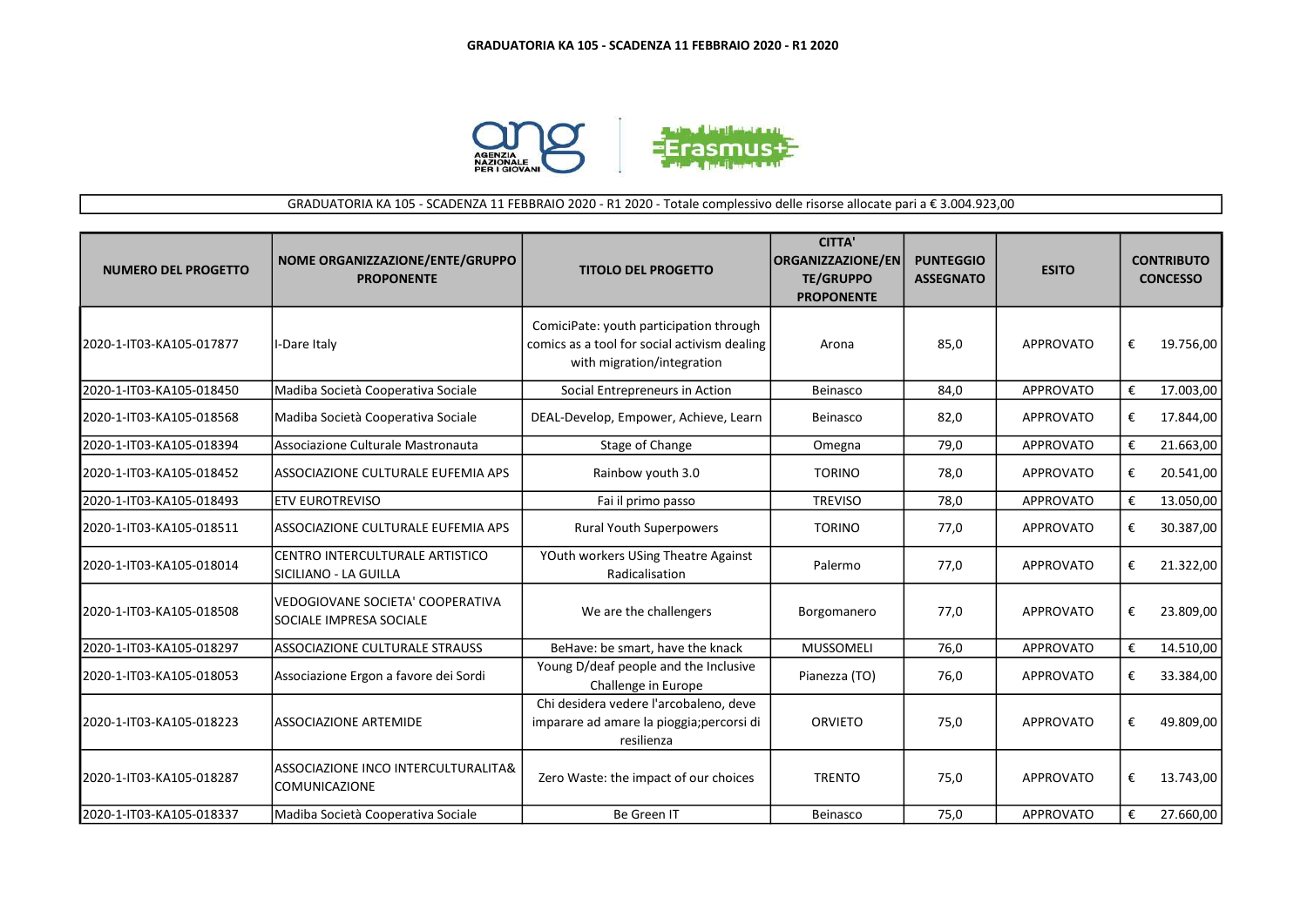| <b>NUMERO DEL PROGETTO</b> | NOME ORGANIZZAZIONE/ENTE/GRUPPO<br><b>PROPONENTE</b>                                   | <b>TITOLO DEL PROGETTO</b>                                                  | <b>CITTA'</b><br>ORGANIZZAZIONE/EN<br><b>TE/GRUPPO</b><br><b>PROPONENTE</b> | <b>PUNTEGGIO</b><br><b>ASSEGNATO</b> | <b>ESITO</b>     |   | <b>CONTRIBUTO</b><br><b>CONCESSO</b> |
|----------------------------|----------------------------------------------------------------------------------------|-----------------------------------------------------------------------------|-----------------------------------------------------------------------------|--------------------------------------|------------------|---|--------------------------------------|
| 2020-1-IT03-KA105-018506   | Vedogiovane Società Cooperativa Sociale                                                | Move, be safe                                                               | Borgomanero                                                                 | 75,0                                 | <b>APPROVATO</b> | € | 23.688,00                            |
| 2020-1-IT03-KA105-018334   | ASSOCIAZIONE AFRO-ITALIANA Onlus -<br><b>AAI Onlus</b>                                 | Racism tool                                                                 | <b>CASSINA DE PECCHI</b><br><b>MILANO</b>                                   | 74,0                                 | <b>APPROVATO</b> | € | 14.357,00                            |
| 2020-1-IT03-KA105-018133   | ASSOCIAZIONE DI PROMOZIONE SOCIALE<br><b>KORA</b>                                      | Take the Lead                                                               | PASSIGNANO SUL<br>TRASIMENO                                                 | 74,0                                 | <b>APPROVATO</b> | € | 18.617,00                            |
| 2020-1-IT03-KA105-018262   | Ente Folkloristico Siciliano Canterini di<br><b>Brolo</b>                              | "Clima, Ambiente e Migrazione"                                              | Brolo                                                                       | 74,0                                 | <b>APPROVATO</b> | € | 8.990,00                             |
| 2020-1-IT03-KA105-018323   | <b>REPLAY Network</b>                                                                  | ToT - UPSCALE PROJECT                                                       | Rome                                                                        | 74,0                                 | <b>APPROVATO</b> | € | 40.146,00                            |
| 2020-1-IT03-KA105-018208   | ecoistituto siciliano                                                                  | Re-thinking Sustainable Cities, "Urban-Eco-<br>LifeStyle"                   | valverde                                                                    | 73,0                                 | <b>APPROVATO</b> | € | 18.610,00                            |
| 2020-1-IT03-KA105-018055   | LUNARIA ASSOCIAZIONE DI PROMOZIONE<br>SOCIALE E IMPRESA SOCIALE                        | <b>BABEL</b><br>Youth Work and Innovative Methods<br>against Discrimination | <b>ROMA</b>                                                                 | 73,0                                 | <b>APPROVATO</b> | € | 58.578,00                            |
| 2020-1-IT03-KA105-018404   | Sapienza ed Abilità                                                                    | Think Big Now                                                               | Venice (Marghera)                                                           | 73,0                                 | APPROVATO        | € | 22.934,00                            |
| 2020-1-IT03-KA105-018202   | ASSOCIAZIONE CULTURALE STRAUSS                                                         | "LEVEL UP YOU(TH) - Upgrading decision-<br>making in youth participation"   | <b>MUSSOMELI</b>                                                            | 72,0                                 | <b>APPROVATO</b> | € | 21.948,00                            |
| 2020-1-IT03-KA105-018125   | ASSOCIAZIONE DI PROMOZIONE SOCIALE<br><b>KORA</b>                                      | Escape from the net cave                                                    | PASSIGNANO SUL<br><b>TRASIMENO</b>                                          | 72,0                                 | <b>APPROVATO</b> | € | 21.846,00                            |
| 2020-1-IT03-KA105-018354   | <b>ASSOCIAZIONE ITALIANA SOCI</b><br>COSTRUTTORI IBO ITALIA                            | City Creators: Youth for Europe                                             | <b>FERRARA</b>                                                              | 72,0                                 | <b>APPROVATO</b> | € | 15.024,00                            |
| 2020-1-IT03-KA105-018083   | ASSOCIAZIONE LA STRADA DER WEG<br>ONLUS                                                | Create your local NGO                                                       | <b>BOLZANO BOZEN</b>                                                        | 72,0                                 | <b>APPROVATO</b> | € | 12.274,00                            |
| 2020-1-IT03-KA105-018443   | Invasioni Creative                                                                     | Art To HeArt                                                                | Prato                                                                       | 72,0                                 | APPROVATO        | € | 15.258,00                            |
| 2020-1-IT03-KA105-018549   | Strani Vari                                                                            | Equality in progress                                                        | Alba (CN)                                                                   | 72,0                                 | APPROVATO        | € | 15.940,00                            |
| 2020-1-IT03-KA105-017975   | <b>ASSOCIAZIONE SPORTIVA</b><br>DILETTANTISTICA TENNIS CLUB JUNIOR<br>S.TERESA DI RIVA | Young people for an inclusive Europe:<br>Face the Conflicts                 | SANTA TERESA DI<br><b>RIVA</b>                                              | 71,0                                 | <b>APPROVATO</b> | € | 19.543,00                            |
| 2020-1-IT03-KA105-018371   | ASSOCIAZIONE DI PROMOZIONE SOCIALE<br><b>JOINT</b>                                     | Best Way: No Waste!                                                         | <b>MILANO</b>                                                               | 70,0                                 | <b>APPROVATO</b> | € | 21.716,00                            |
| 2020-1-IT03-KA105-018531   | Associazione Italiana Amici di Raoul<br>Follereau                                      | SuperBa - Superando Barriere                                                | Bologna                                                                     | 70,0                                 | APPROVATO        | € | 36.719,00                            |
| 2020-1-IT03-KA105-017918   | <b>Associazione POSEIDON</b>                                                           | We are European ! Europe is Our Future                                      | VILLAFRANCA<br><b>TIRRENA</b>                                               | 70,0                                 | <b>APPROVATO</b> | € | 19.749,00                            |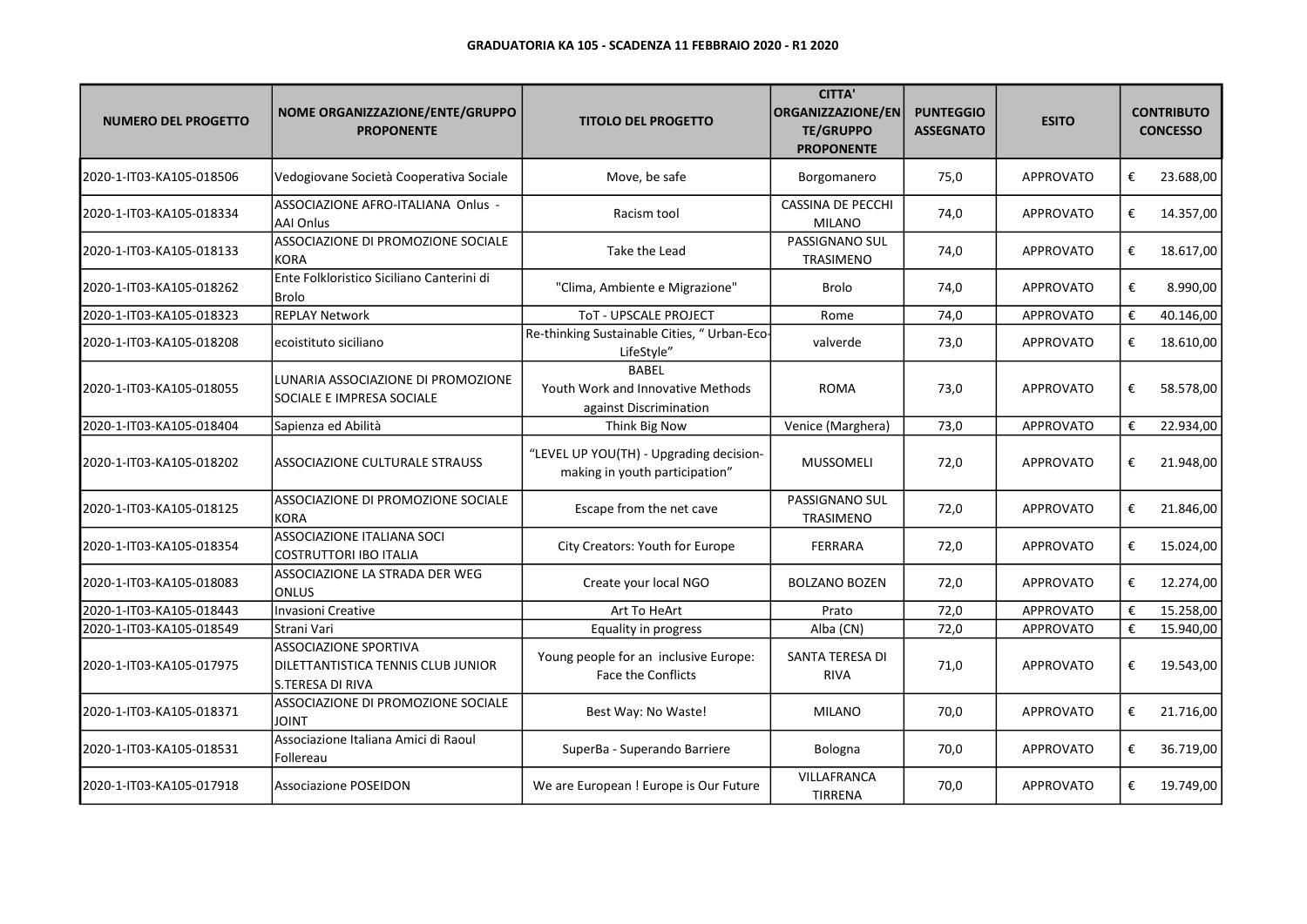| <b>NUMERO DEL PROGETTO</b> | NOME ORGANIZZAZIONE/ENTE/GRUPPO<br><b>PROPONENTE</b>                | <b>TITOLO DEL PROGETTO</b>                                             | <b>CITTA'</b><br><b>ORGANIZZAZIONE/EN</b><br><b>TE/GRUPPO</b><br><b>PROPONENTE</b> | <b>PUNTEGGIO</b><br><b>ASSEGNATO</b> | <b>ESITO</b>     |   | <b>CONTRIBUTO</b><br><b>CONCESSO</b> |
|----------------------------|---------------------------------------------------------------------|------------------------------------------------------------------------|------------------------------------------------------------------------------------|--------------------------------------|------------------|---|--------------------------------------|
| 2020-1-IT03-KA105-018120   | <b>CET PLATFORM ITALY</b>                                           | Together Stronger for inclusive Europe                                 | CASERTA                                                                            | 70,0                                 | <b>APPROVATO</b> | € | 28.718,00                            |
| 2020-1-IT03-KA105-018309   | FONDAZIONE SCUOLA DI PACE DI MONTE<br><b>SOLE</b>                   | Empowerment umano e riconoscimento<br>dell'altro/a                     | <b>MARZABOTTO</b>                                                                  | 70,0                                 | <b>APPROVATO</b> | € | 40.084,00                            |
| 2020-1-IT03-KA105-018269   | <b>ICSE &amp; CO</b>                                                | UnFake your News                                                       | <b>FIRENZE</b>                                                                     | 70,0                                 | APPROVATO        | € | 15.404,00                            |
| 2020-1-IT03-KA105-018495   | Palma Nana soc. coop.                                               | Living with the EcoSystems                                             | Palermo                                                                            | 70,0                                 | APPROVATO        | € | 29.863,00                            |
| 2020-1-IT03-KA105-018025   | SERVIZIO CIVILE INTERNAZIONALE                                      | Rhythm and Power                                                       | <b>ROMA</b>                                                                        | 70,0                                 | <b>APPROVATO</b> | € | 16.986,00                            |
| 2020-1-IT03-KA105-018510   | Trait d'Union società cooperativa sociale                           | INVOLVACTION - nuove idee per<br>coinvolgere i<br>giovani              | Aosta                                                                              | 70,0                                 | <b>APPROVATO</b> | € | 10.664,00                            |
| 2020-1-IT03-KA105-018168   | <b>Associazione AKIRA</b>                                           | DeDAC: DEsigning Digital Advocacy<br>Campaigns                         | <b>NAPOLI</b>                                                                      | 69,0                                 | <b>APPROVATO</b> | € | 12.456,00                            |
| 2020-1-IT03-KA105-018150   | Associazione culturale "MediterrArt"                                | Strategia di lavoro                                                    | Fragagnano                                                                         | 69.0                                 | APPROVATO        | € | 27.186,00                            |
| 2020-1-IT03-KA105-018197   | <b>ASSOCIAZIONE CULTURALE</b><br>COOPERAZIONEINTERNAZIONALE SUD SUD | YOUTH 4 RURAL CHANGE                                                   | PALERMO                                                                            | 69,0                                 | <b>APPROVATO</b> | € | 8.641,00                             |
| 2020-1-IT03-KA105-017890   | ASSOCIAZIONE DI PROMOZIONE SOCIALE<br><b>MAGHWEB</b>                | Everyday for future                                                    | PALERMO                                                                            | 69,0                                 | <b>APPROVATO</b> | € | 12.760,00                            |
| 2020-1-IT03-KA105-018444   | Associazione Sabbeen Group                                          | Know your limits! European youth against<br>bullying                   | Viadana                                                                            | 69,0                                 | APPROVATO        | € | 24.284,00                            |
| 2020-1-IT03-KA105-018571   | AURIVE SOCIETA' COOPERATIVA SOCIALE                                 | IN-ACTIONS: SPORT Actions 4 inclusion                                  | <b>NOVARA</b>                                                                      | 69,0                                 | <b>APPROVATO</b> | € | 18.657,00                            |
| 2020-1-IT03-KA105-018060   | Hoppipolla - APS                                                    | <b>Body Beats</b>                                                      | <b>ROMA</b>                                                                        | 69,0                                 | <b>APPROVATO</b> | € | 20.401,00                            |
| 2020-1-IT03-KA105-018042   | La Fucina dei Saperi                                                | In Art Concordia: A voyage through the<br>european arts.               | Castellammare di<br>Stabia                                                         | 69,0                                 | <b>APPROVATO</b> | € | 25.922,00                            |
| 2020-1-IT03-KA105-017959   | MEDITERRANEA ASSOCIAZIONE PER LO<br><b>SVILUPPO LOCALE</b>          | DANCE FOR INCLUSION                                                    | <b>BARI</b>                                                                        | 69,0                                 | <b>APPROVATO</b> | € | 21.428,00                            |
| 2020-1-IT03-KA105-018029   | STUDIO PROGETTO SOCIETA<br><b>COOPERATIVASOCIALE</b>                | Useful Youth Strategies for Students to<br><b>Enrich their Stories</b> | <b>CORNEDO VICENTINO</b><br>VI                                                     | 69,0                                 | <b>APPROVATO</b> | € | 24.713,00                            |
| 2020-1-IT03-KA105-018296   | VulcanicaMente                                                      | From Caterpillar to butterfly                                          | San Cesario di Lecce                                                               | 69,0                                 | <b>APPROVATO</b> | € | 20.907,00                            |
| 2020-1-IT03-KA105-017990   | Associazione Culturale "A.G.B.Murgantia"                            | <b>INSIEME PER IL DOMANI</b>                                           | Baselice (BN)                                                                      | 68,0                                 | <b>APPROVATO</b> | € | 10.788,00                            |
| 2020-1-IT03-KA105-018422   | ASSOCIAZIONE DI PROMOZIONE SOCIALE<br>ACMOS                         | Youth creativity for Europe: let's imagine a<br>common European memory | <b>TORINO</b>                                                                      | 68,0                                 | <b>APPROVATO</b> | € | 39.462,00                            |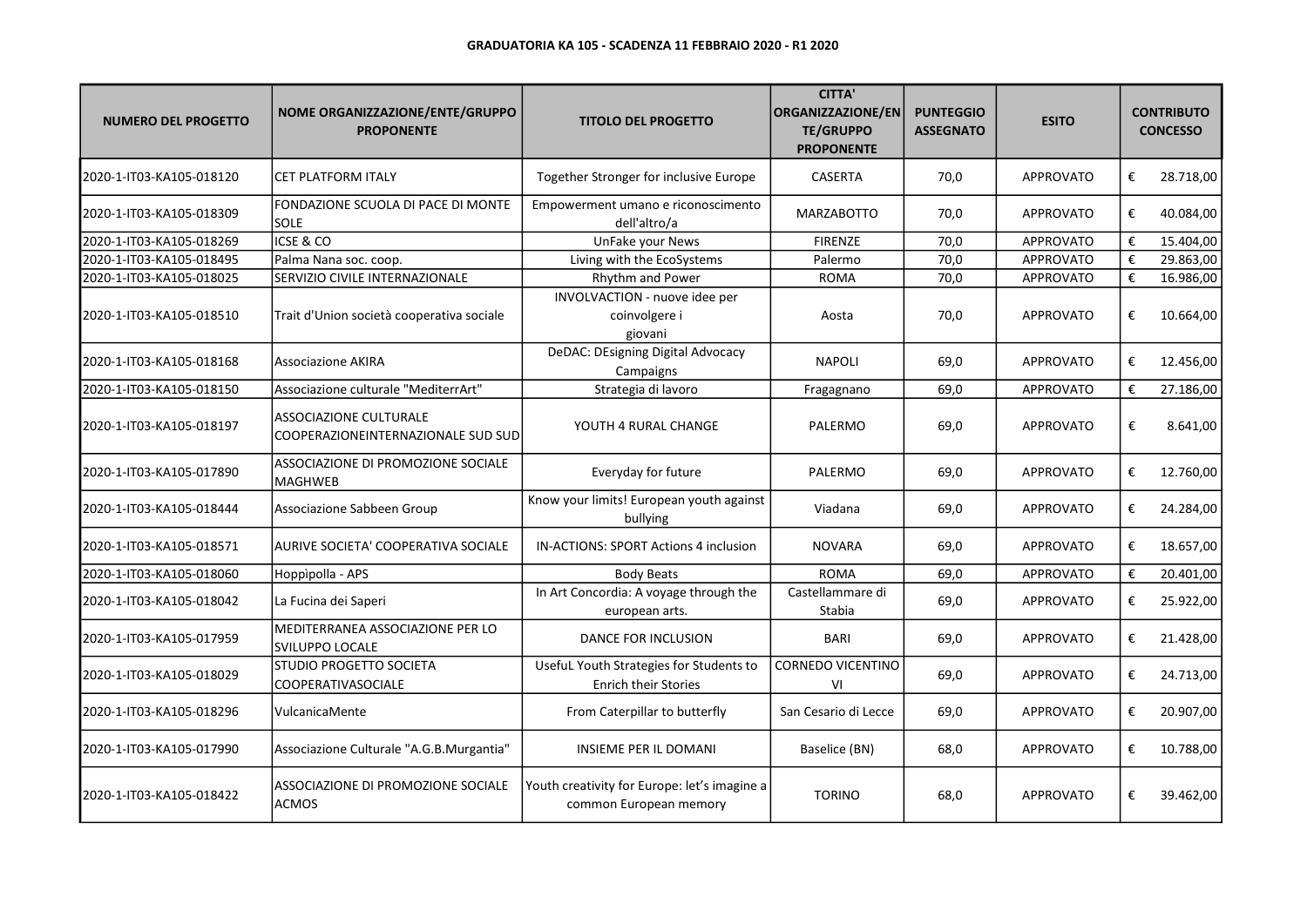| <b>NUMERO DEL PROGETTO</b> | NOME ORGANIZZAZIONE/ENTE/GRUPPO<br><b>PROPONENTE</b>                                                                       | <b>TITOLO DEL PROGETTO</b>                                                         | <b>CITTA'</b><br>ORGANIZZAZIONE/EN<br><b>TE/GRUPPO</b><br><b>PROPONENTE</b> | <b>PUNTEGGIO</b><br><b>ASSEGNATO</b> | <b>ESITO</b>     |   | <b>CONTRIBUTO</b><br><b>CONCESSO</b> |
|----------------------------|----------------------------------------------------------------------------------------------------------------------------|------------------------------------------------------------------------------------|-----------------------------------------------------------------------------|--------------------------------------|------------------|---|--------------------------------------|
| 2020-1-IT03-KA105-018612   | Coda di Lupo                                                                                                               | All In: you can get involved                                                       | Cagliari                                                                    | 68,0                                 | <b>APPROVATO</b> | € | 22.134,00                            |
| 2020-1-IT03-KA105-017952   | COMITATO PER IL GEMELLAGGIO DEL<br>COMUNE DI SANTA TERESA DI RIVA CON<br><b>ILPAESE FRANCESE DI FUVEAU</b><br>ASSOCIAZIONE | Beat-bulling: Young Generation Against<br><b>Bullism</b>                           | SANTA TERESA DI<br><b>RIVA</b>                                              | 68,0                                 | <b>APPROVATO</b> | € | 19.325,00                            |
| 2020-1-IT03-KA105-018436   | <b>COMUNE DI SABBIONETA</b>                                                                                                | PBA4PA                                                                             | SABBIONETA                                                                  | 68,0                                 | APPROVATO        | € | 11.055,00                            |
| 2020-1-IT03-KA105-018363   | Euro-Mediterranean Music Academy for<br>Peace                                                                              | Power of Games                                                                     | Rome                                                                        | 68,0                                 | <b>APPROVATO</b> | € | 18.700,00                            |
| 2020-1-IT03-KA105-018057   | Iniziativa Democratica                                                                                                     | Promoting Gender Dimension in European<br>Youth Work                               | Ancona                                                                      | 68,0                                 | <b>APPROVATO</b> | € | 16.426,00                            |
| 2020-1-IT03-KA105-018250   | La Bandita                                                                                                                 | Tecniche di Ascolto per il Linguaggio<br>Audiovisivo                               | Palermo                                                                     | 68,0                                 | <b>APPROVATO</b> | € | 11.946,00                            |
| 2020-1-IT03-KA105-018038   | <b>New Wellness Education</b>                                                                                              | A Path Together                                                                    | Lecce                                                                       | 68,0                                 | <b>APPROVATO</b> | € | 19.620,00                            |
| 2020-1-IT03-KA105-018277   | Teatro della Zucca                                                                                                         | SOCIAL THEATRE TOOLBOX 2020                                                        | Milano                                                                      | 68,0                                 | <b>APPROVATO</b> | € | 13.820,00                            |
| 2020-1-IT03-KA105-017923   | TEMPO DI VIVERE Associazione di<br>Promozione sociale                                                                      | Rafforza te stesso con la via del cerchio 2                                        | Piccoli di Calenzano,<br>Bettola (PC)                                       | 68,0                                 | <b>APPROVATO</b> | € | 24.610,00                            |
| 2020-1-IT03-KA105-018209   | TEMPO PER L'INFANZIA COOPERATIVA<br>SOCIALE                                                                                | lo pARTecipo!                                                                      | MILANO MI                                                                   | 68,0                                 | <b>APPROVATO</b> | € | 28.766,00                            |
| 2020-1-IT03-KA105-018310   | vou media                                                                                                                  | We are a beautiful mosaic of different<br>people, hopes                            | Ortelle                                                                     | 68,0                                 | <b>APPROVATO</b> | € | 25.214,00                            |
| 2020-1-IT03-KA105-018440   | ASSOCIAZIONE CULTURALE SLAM                                                                                                | From Trash to Art                                                                  | Calci                                                                       | 67,0                                 | <b>APPROVATO</b> | € | 28.052,00                            |
| 2020-1-IT03-KA105-018344   | ASSOCIAZIONE DI PROMOZIONE SOCIALE<br><b>CILENTO YOUTH UNION</b>                                                           | <b>EAting Rural Traditional Healthy FOOD</b>                                       | <b>ROFRANO</b>                                                              | 67,0                                 | <b>APPROVATO</b> | € | 19.377,00                            |
| 2020-1-IT03-KA105-018040   | CIRCOLO ARCI NUOVA ASSOCIAZIONE -<br>CIRCOLO TERRITORIALE DI CHIETI                                                        | Non formal environmental education to<br>enhance youth inclusion and participation | <b>CHIETI</b>                                                               | 67,0                                 | <b>APPROVATO</b> | € | 56.764,00                            |
| 2020-1-IT03-KA105-018294   | <b>COMUNE DI TRISSINO</b>                                                                                                  | The Red Bench                                                                      | Trissino                                                                    | 67,0                                 | APPROVATO        | € | 25.433,00                            |
| 2020-1-IT03-KA105-018447   | The Rising Stars                                                                                                           | Outdoor is better                                                                  | Messina                                                                     | 67,0                                 | APPROVATO        | € | 25.664,00                            |
| 2020-1-IT03-KA105-018227   | Amici d'Europa                                                                                                             | Plant Your Idea, Grow a Business!                                                  | Ceregnano (RO)                                                              | 66,0                                 | <b>APPROVATO</b> | € | 20.652,00                            |
| 2020-1-IT03-KA105-018178   | Arci Comitato Territoriale Empolese<br>Valdelsa APS                                                                        | No hate. Yes memory                                                                | Empoli                                                                      | 66,0                                 | <b>APPROVATO</b> | € | 8.990,00                             |
| 2020-1-IT03-KA105-018117   | ASSOCIAZIONE DI PROMOZIONE SOCIALE<br>YOUNG EFFECT                                                                         | <b>Supportive Training On Preventing</b><br>Extremism                              | <b>MAGENTA</b>                                                              | 66,0                                 | <b>APPROVATO</b> | € | 20.472,00                            |
| 2020-1-IT03-KA105-017915   | Ex-Duco laB                                                                                                                | Indipendent Living Learning                                                        | Lentini                                                                     | 66,0                                 | <b>APPROVATO</b> | € | 21.241,00                            |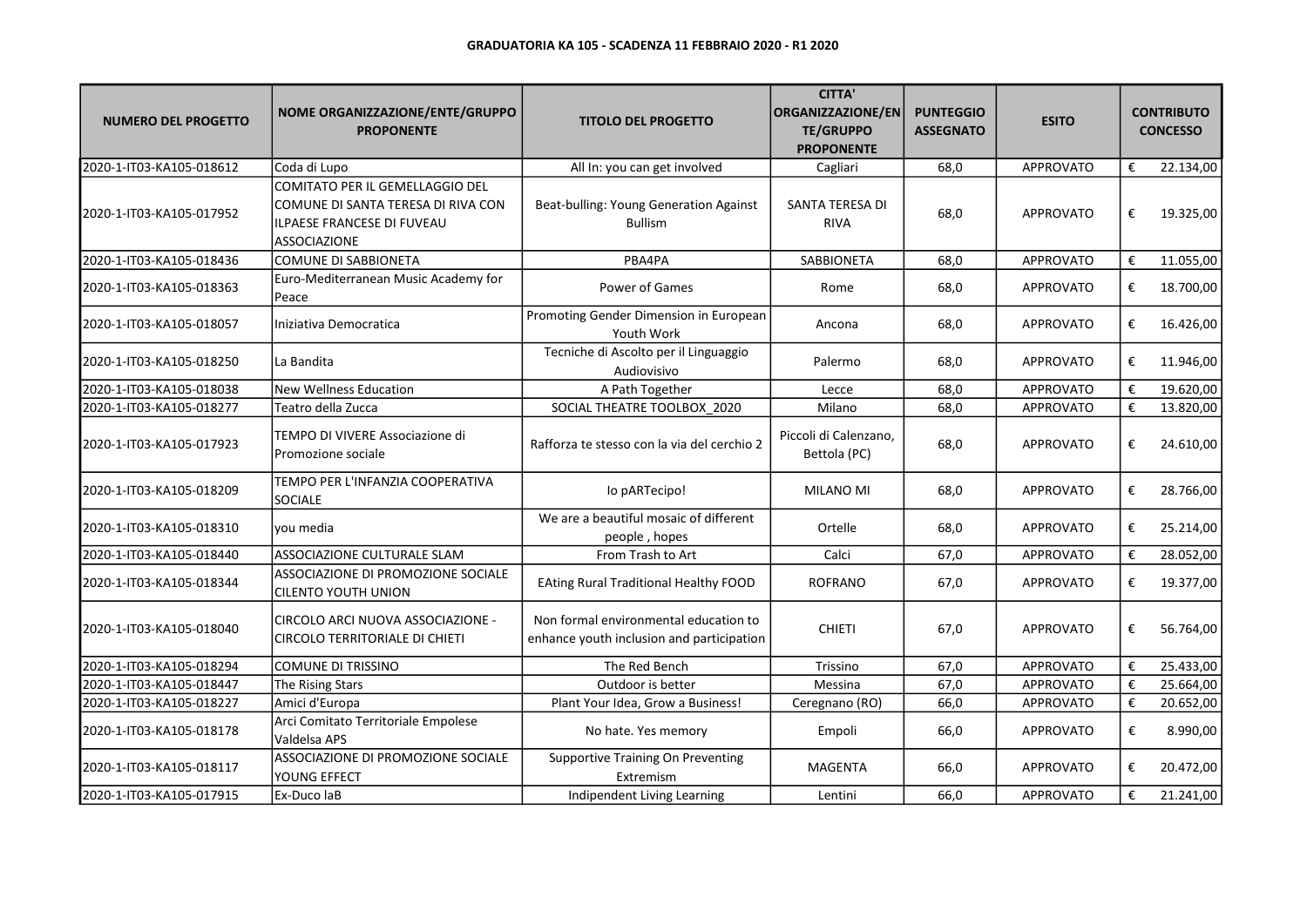| <b>NUMERO DEL PROGETTO</b> | NOME ORGANIZZAZIONE/ENTE/GRUPPO<br><b>PROPONENTE</b>                                     | <b>TITOLO DEL PROGETTO</b>                                                                        | <b>CITTA'</b><br>ORGANIZZAZIONE/EN<br><b>TE/GRUPPO</b><br><b>PROPONENTE</b> | <b>PUNTEGGIO</b><br><b>ASSEGNATO</b> | <b>ESITO</b>     |                         | <b>CONTRIBUTO</b><br><b>CONCESSO</b> |
|----------------------------|------------------------------------------------------------------------------------------|---------------------------------------------------------------------------------------------------|-----------------------------------------------------------------------------|--------------------------------------|------------------|-------------------------|--------------------------------------|
| 2020-1-IT03-KA105-018427   | F.I.D.A.P.A (Federazione Italiana Donne<br>Arti Professioni e Affari) sezione di Viterbo | young WOmen eNtrepreneurship in<br>sustainable Development and<br><b>Environmental pRotection</b> | Viterbo                                                                     | 66,0                                 | <b>APPROVATO</b> | €                       | 17.545,00                            |
| 2020-1-IT03-KA105-017964   | Farfalle Nella Testa                                                                     | Disconnect to Reconnect                                                                           | Bordano (UD)                                                                | 66,0                                 | APPROVATO        | €                       | 33.640,00                            |
| 2020-1-IT03-KA105-018264   | Gruppo Informale Giovani Abruzzesi                                                       | Intercultura Giovanile                                                                            | Atessa                                                                      | 66,0                                 | APPROVATO        | €                       | 18.491,00                            |
| 2020-1-IT03-KA105-018249   | Legambiente Lecco Onlus                                                                  | Take Action!                                                                                      | Galbiate                                                                    | 66,0                                 | APPROVATO        | €                       | 15.543,00                            |
| 2020-1-IT03-KA105-018298   | Legambiente Lecco Onlus                                                                  | Make it green!                                                                                    | Galbiate                                                                    | 66,0                                 | <b>APPROVATO</b> | €                       | 14.592,00                            |
| 2020-1-IT03-KA105-018377   | <b>NO BORDERS</b>                                                                        | #RepresentationMatters                                                                            | <b>MILANO</b>                                                               | 66,0                                 | APPROVATO        | €                       | 32.518,00                            |
| 2020-1-IT03-KA105-018324   | OTP "Uell Done"                                                                          | <b>Urban Changemakers</b>                                                                         | Bacoli (Napoli)                                                             | 66,0                                 | APPROVATO        | €                       | 21.162,00                            |
| 2020-1-IT03-KA105-017888   | Youth Academic Initiatives                                                               | Move into Leadership - Competences for<br>Active Youth Participation                              | <b>ROME</b>                                                                 | 66,0                                 | <b>APPROVATO</b> | €                       | 19.728,00                            |
| 2020-1-IT03-KA105-018382   | Associazione Giosef - Giovani Senza<br>Frontiere                                         | Culturize your Competencies                                                                       | Palermo                                                                     | 65,0                                 | APPROVATO        | €                       | 20.875,00                            |
| 2020-1-IT03-KA105-018517   | Coconut Italia                                                                           | Rurapreneurship+                                                                                  | Imperia                                                                     | 65,0                                 | APPROVATO        | €                       | 22.205,00                            |
| 2020-1-IT03-KA105-017845   | Euro Youth Club                                                                          | Young Human Rights Changemakers!                                                                  | Paravati                                                                    | 65,0                                 | APPROVATO        | €                       | 13.659,00                            |
| 2020-1-IT03-KA105-018318   | EURODEMOS YOUTH MOBILITY NGO                                                             | We are Europe!                                                                                    | Reggio Calabria                                                             | 65,0                                 | APPROVATO        | $\boldsymbol{\epsilon}$ | 19.602,00                            |
| 2020-1-IT03-KA105-018011   | Make a circle                                                                            | Youth in Touch                                                                                    | Castagnetoli                                                                | 65,0                                 | APPROVATO        | €                       | 15.175,00                            |
| 2020-1-IT03-KA105-018138   | <b>NO BORDERS</b>                                                                        | <b>Beyond Visible</b>                                                                             | <b>MILANO</b>                                                               | 65,0                                 | APPROVATO        | €                       | 18.045,00                            |
| 2020-1-IT03-KA105-018279   | TDM 2000                                                                                 | Youth Work Coaching - A step nearer to<br>social inclusion                                        | CAGLIARI                                                                    | 65,0                                 | APPROVATO        | €                       | 12.286,00                            |
| 2020-1-IT03-KA105-018325   | Twoplustwo                                                                               | Be Creative to Understand, Learn and<br>Transform                                                 | san giorgio a cremano                                                       | 65,0                                 | APPROVATO        | €                       | 15.960,00                            |
| 2020-1-IT03-KA105-018582   | AGENZIA DI PROMOZIONE INTEGRATA PER<br>I CITTADINI IN EUROPA APICE                       | Pensiero critico. Pensiero di sviluppo                                                            | <b>CALABRIA</b>                                                             | 64,0                                 | <b>APPROVATO</b> | €                       | 13.431,00                            |
| 2020-1-IT03-KA105-018214   | ASSOCIAZIONE AVANTI UNITA                                                                | <b>RETHINK: Mindset Movers</b>                                                                    | <b>TARANTO</b>                                                              | 64,0                                 | APPROVATO        | €                       | 25.956,00                            |
| 2020-1-IT03-KA105-018291   | ASSOCIAZIONE STUDENTI PER LA CITTA                                                       | <b>CORPS: Creating opportunities raising</b><br>promotion of Social Inclusion                     | DECIMOMANNU                                                                 | 64,0                                 | <b>APPROVATO</b> | €                       | 21.097,00                            |
| 2020-1-IT03-KA105-018265   | <b>EUducation Italy</b>                                                                  | A matter of soft skills                                                                           | Messina                                                                     | 64,0                                 | <b>APPROVATO</b> | €                       | 17.567,00                            |
| 2020-1-IT03-KA105-018499   | ISTITUTO PACE SVILUPPO INNOVAZIONE<br>ACLI (IPSIA)                                       | One world only: climate changing and<br>migration at the edge.                                    | <b>ROMA</b>                                                                 | 64,0                                 | <b>APPROVATO</b> | €                       | 13.637,00                            |
| 2020-1-IT03-KA105-018362   | <b>Youth Ponsacco</b>                                                                    | OUREXPRESSION                                                                                     | Ponsacco                                                                    | 64,0                                 | <b>APPROVATO</b> | €                       | 21.190,00                            |
| 2020-1-IT03-KA105-018186   | Active Youth for Europe                                                                  | Entrepreneurship as a tool for social<br>integration                                              | Santa Maria la Carità                                                       | 63,0                                 | <b>APPROVATO</b> | €                       | 20.964,00                            |
| 2020-1-IT03-KA105-018430   | <b>ASD LUDOS</b>                                                                         | From Waste To Art                                                                                 | Palermo                                                                     | 63,0                                 | APPROVATO        | €                       | 20.818,00                            |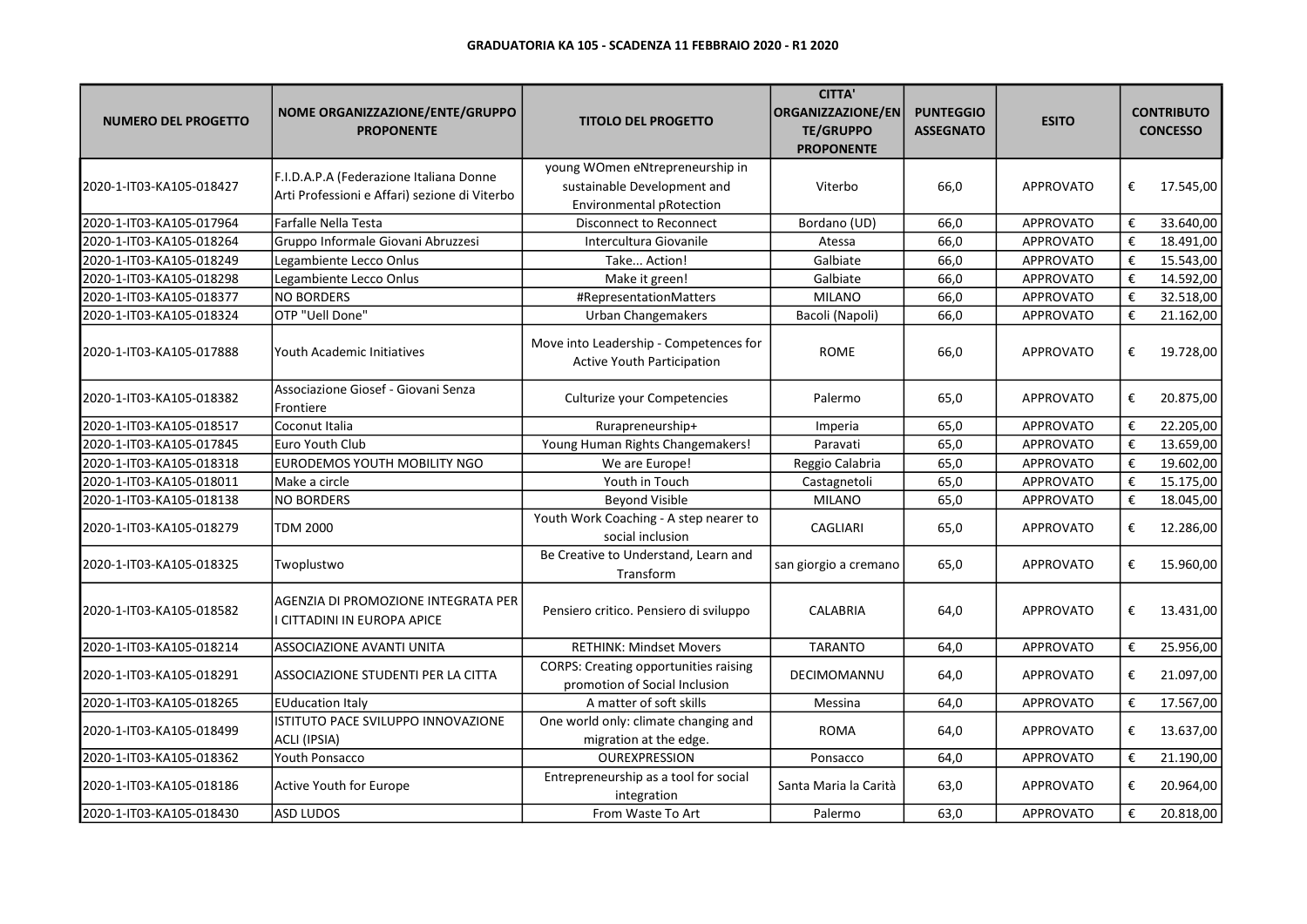| <b>NUMERO DEL PROGETTO</b> | NOME ORGANIZZAZIONE/ENTE/GRUPPO<br><b>PROPONENTE</b>                           | <b>TITOLO DEL PROGETTO</b>                                                                  | <b>CITTA'</b><br><b>ORGANIZZAZIONE/EN</b><br><b>TE/GRUPPO</b><br><b>PROPONENTE</b> | <b>PUNTEGGIO</b><br><b>ASSEGNATO</b> | <b>ESITO</b>     |   | <b>CONTRIBUTO</b><br><b>CONCESSO</b> |
|----------------------------|--------------------------------------------------------------------------------|---------------------------------------------------------------------------------------------|------------------------------------------------------------------------------------|--------------------------------------|------------------|---|--------------------------------------|
| 2020-1-IT03-KA105-018200   | Associazione Centro Orientamento<br>Educativo                                  | LET'S COOPERATE - The Way for an<br>Inclusive and Sustainable International<br>Cooperation  | Barzio                                                                             | 63,0                                 | <b>APPROVATO</b> | € | 18.061,00                            |
| 2020-1-IT03-KA105-018483   | Associazione culturale Effetto Domino                                          | Youth in TransformAction                                                                    | Firenze                                                                            | 63,0                                 | <b>APPROVATO</b> | € | 22.352,00                            |
| 2020-1-IT03-KA105-018289   | Associazione Eurobox                                                           | United In Diversity                                                                         | Civitella in Val di<br>Chiana (Arezzo)                                             | 63,0                                 | APPROVATO        | € | 21.360,00                            |
| 2020-1-IT03-KA105-018158   | ASSOCIAZIONE LEGAMBIENTE LIGONCHIO                                             | Mimicry: the roles of young generation                                                      | <b>CASALINO DI</b><br><b>LIGONCHIO</b>                                             | 63,0                                 | <b>APPROVATO</b> | € | 22.057,00                            |
| 2020-1-IT03-KA105-017882   | <b>ASSOCIAZIONE SIKANIE</b>                                                    | Educazione Finanziaria per l'Inclusione<br>Sociale e la Cittadinanza<br>Attiva:Economy@ndMe | SINAGRA                                                                            | 63,0                                 | <b>APPROVATO</b> | € | 30.177,00                            |
| 2020-1-IT03-KA105-018554   | FE.BA.SI - Federazione Bande Siciliane                                         | Shake Your Sound                                                                            | <b>ACIREALE</b>                                                                    | 63,0                                 | <b>APPROVATO</b> | € | 23.070,00                            |
| 2020-1-IT03-KA105-018515   | H.R.Y.O HUMAN RIGHTS YOUTH<br>ORGANIZATION                                     | Youth For Future                                                                            | <b>MONREALE</b>                                                                    | 63,0                                 | <b>APPROVATO</b> | € | 12.204,00                            |
| 2020-1-IT03-KA105-017836   | High on Life                                                                   | Get Up! In Action for our World                                                             | Mileto                                                                             | 63,0                                 | <b>APPROVATO</b> | € | 17.850,00                            |
| 2020-1-IT03-KA105-018253   | La Clessidra - Associazione di volontariato                                    | Body, Empathy and Thought Training to<br><b>Enhance Relationships</b>                       | Benevento                                                                          | 63,0                                 | <b>APPROVATO</b> | € | 15.897,00                            |
| 2020-1-IT03-KA105-018338   | NAUKLEROS SOCIETA' COOPERATIVA<br><b>SOCIALE</b>                               | <b>GIOCHI CULTURALI</b>                                                                     | <b>Brindisi</b>                                                                    | 63,0                                 | <b>APPROVATO</b> | € | 15.756,00                            |
| 2020-1-IT03-KA105-018122   | SEDE PROVINCIALE DELLE ACLI DI MILANO                                          | Community Organising - Youth Workers'<br>Social Leadership                                  | Milano                                                                             | 63,0                                 | <b>APPROVATO</b> | € | 18.500,00                            |
| 2020-1-IT03-KA105-018194   | Active Youth for Europe                                                        | Digital tools for youth work                                                                | Santa Maria la Carità                                                              | 62,0                                 | <b>APPROVATO</b> | € | 15.983,00                            |
| 2020-1-IT03-KA105-018151   | <b>ALCARA TOUR</b>                                                             | Inclusione come Esempio di Sviluppo                                                         | ALCARA LI FUSI -<br><b>MESSINA</b>                                                 | 62,0                                 | <b>APPROVATO</b> | € | 11.687,00                            |
| 2020-1-IT03-KA105-018018   | Associazione "Outside The Box"                                                 | POP?! Entitled                                                                              | Guardia Sanframondi                                                                | 62,0                                 | <b>APPROVATO</b> | € | 17.996,00                            |
| 2020-1-IT03-KA105-018516   | <b>ASSOCIAZIONE BIR</b>                                                        | Time To Learn: Non-Formal Education<br>Methods                                              | <b>MILANO</b>                                                                      | 62,0                                 | <b>APPROVATO</b> | € | 15.768,00                            |
| 2020-1-IT03-KA105-018087   | Associazione Culturale Malik                                                   | SHERDEN YOUTH-BUILDING BRIDGES<br>ACROSS THE MEDITERRANEAN SEA                              | <b>CAGLIARI</b>                                                                    | 62,0                                 | <b>APPROVATO</b> | € | 37.636,00                            |
| 2020-1-IT03-KA105-018414   | ASSOCIAZIONE INTERNAZIONALE PER LA<br>COOPERAZIONE E L'EDUCAZIONE NEL<br>MONDO | <b>Be SustainAble</b>                                                                       | <b>ROMA</b>                                                                        | 62,0                                 | <b>APPROVATO</b> | € | 15.870,00                            |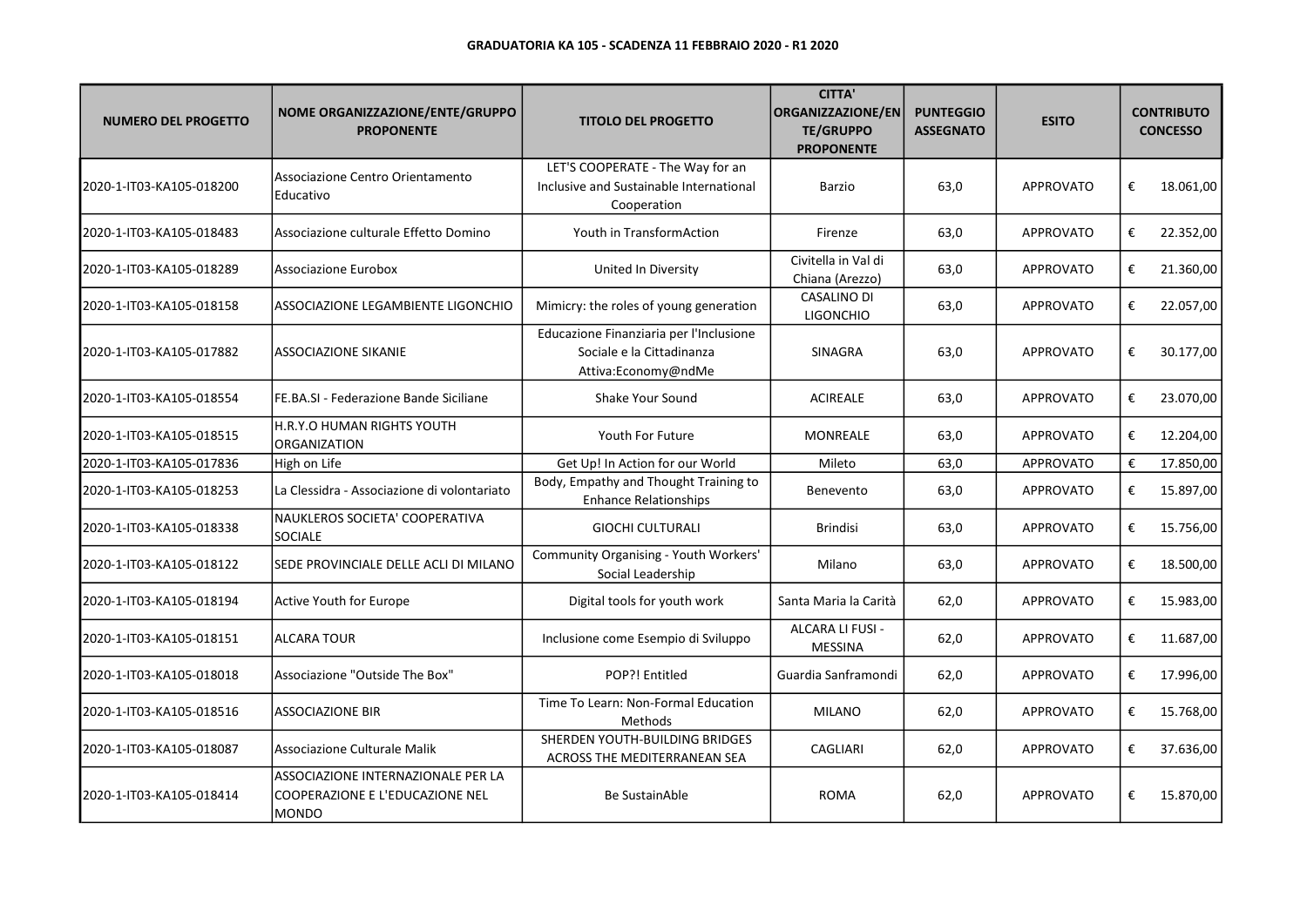| <b>NUMERO DEL PROGETTO</b> | NOME ORGANIZZAZIONE/ENTE/GRUPPO<br><b>PROPONENTE</b>    | <b>TITOLO DEL PROGETTO</b>                                               | <b>CITTA'</b><br>ORGANIZZAZIONE/EN<br><b>TE/GRUPPO</b><br><b>PROPONENTE</b> | <b>PUNTEGGIO</b><br><b>ASSEGNATO</b> | <b>ESITO</b>     |   | <b>CONTRIBUTO</b><br><b>CONCESSO</b> |
|----------------------------|---------------------------------------------------------|--------------------------------------------------------------------------|-----------------------------------------------------------------------------|--------------------------------------|------------------|---|--------------------------------------|
| 2020-1-IT03-KA105-018201   | Associazione Turiana                                    | Black or white? What's the difference                                    | Alcara Li Fusi (ME)                                                         | 62,0                                 | <b>APPROVATO</b> | € | 12.586,00                            |
| 2020-1-IT03-KA105-018242   | Banda Musicale Città di Ceccano                         | Music Gate                                                               | Ceccano                                                                     | 62,0                                 | APPROVATO        | € | 13.760,00                            |
| 2020-1-IT03-KA105-017844   | <b>Elios</b>                                            | Let's Create a Local Impact: Re-use and<br>Recycle Developing Creativity | Acireale                                                                    | 62,0                                 | <b>APPROVATO</b> | € | 18.620,00                            |
| 2020-1-IT03-KA105-018498   | Gruppo Informale Fermignen                              | FermiTutti                                                               | Fermignano                                                                  | 62,0                                 | <b>APPROVATO</b> | € | 20.240,00                            |
| 2020-1-IT03-KA105-018270   | ICSE & CO                                               | UnLock your conflict                                                     | <b>FIRENZE</b>                                                              | 62,0                                 | <b>APPROVATO</b> | € | 19.696,00                            |
| 2020-1-IT03-KA105-018402   | M.Y.CULTURE                                             | The Language of Connection - Respectful<br>Disability Language           | Reggio Calabria                                                             | 62,0                                 | APPROVATO        | € | 23.864,00                            |
| 2020-1-IT03-KA105-018278   | Mobility Opportunities Happening APS                    | Under My Skin - Milestones for Youth<br>Workers' Wellbeing               | Bari                                                                        | 62,0                                 | <b>APPROVATO</b> | € | 17.196,00                            |
| 2020-1-IT03-KA105-017868   | SE.M.I. - SEEDS FOR MORE INTERCULTURE<br><b>APS</b>     | More Bridges, Less Walls                                                 | Faenza                                                                      | 62,0                                 | <b>APPROVATO</b> | € | 13.300,00                            |
| 2020-1-IT03-KA105-018505   | Work in Progress onlus                                  | <b>EUMED Strategic Partnership</b>                                       | Galatone                                                                    | 62,0                                 | APPROVATO        | € | 14.638,00                            |
| 2020-1-IT03-KA105-018288   | Associazione Folklorica "Città di Milazzo"              | Green Life                                                               | Milazzo (ME)                                                                | 61,0                                 | <b>APPROVATO</b> | € | 13.760,00                            |
| 2020-1-IT03-KA105-017812   | Associazone Comunità Senegalese Del<br>Trentino - ACSET | Musical approaches to Diversity                                          | <b>TRENTO</b>                                                               | 61,0                                 | <b>APPROVATO</b> | € | 23.592,00                            |
| 2020-1-IT03-KA105-017819   | <b>BLACK DIASPORA ART</b>                               | Promote your leadership in an<br>intercultural environment               | <b>MILAN</b>                                                                | 61,0                                 | <b>APPROVATO</b> | € | 24.953,00                            |
| 2020-1-IT03-KA105-018462   | Deina Torino                                            | Rel-action: activating interreligious<br>dialogue                        | Torino                                                                      | 61,0                                 | <b>APPROVATO</b> | € | 24.196,00                            |
| 2020-1-IT03-KA105-018026   | I Bravi Ragazzi                                         | My culture, my heritage                                                  | Messina                                                                     | 61,0                                 | APPROVATO        | € | 20.652,00                            |
| 2020-1-IT03-KA105-018570   | <b>IDENTITIES</b>                                       | The Catch Up - Quality Projects to Cap<br>Gender Gap                     | <b>CHIETI</b>                                                               | 61,0                                 | APPROVATO        | € | 15.260,00                            |
| 2020-1-IT03-KA105-017897   | Jules Verne International                               | "Youth Unemployment? No, Thanks!"                                        | Santa Croce sull'Arno                                                       | 61,0                                 | APPROVATO        | € | 23.134,00                            |
| 2020-1-IT03-KA105-018033   | <b>MOSAIKO</b>                                          | EU no Borders                                                            | <b>NAPOLI</b>                                                               | 61,0                                 | APPROVATO        | € | 14.462,00                            |
| 2020-1-IT03-KA105-018449   | nuova destinazione d'uso                                | Art Of Chance                                                            | Benevento                                                                   | 61,0                                 | APPROVATO        | € | 20.336,00                            |
| 2020-1-IT03-KA105-018022   | Saja                                                    | Sustainable Lifestyle in Practice                                        | Misterbianco                                                                | 61,0                                 | APPROVATO        | € | 16.555,00                            |
| 2020-1-IT03-KA105-018110   | <b>SMART</b>                                            | Celebrate Europe!                                                        | UGGIANO LA CHIESA                                                           | 61,0                                 | <b>APPROVATO</b> | € | 22.620,00                            |
| 2020-1-IT03-KA105-018041   | <b>ASSOCIAZIONE AGRADO - APS</b>                        | TAKE A WALK ON THE WILD SIDE -<br>wellbeing and creativity in Youth work | <b>VINCI</b>                                                                | 60,0                                 | <b>APPROVATO</b> | € | 16.775,00                            |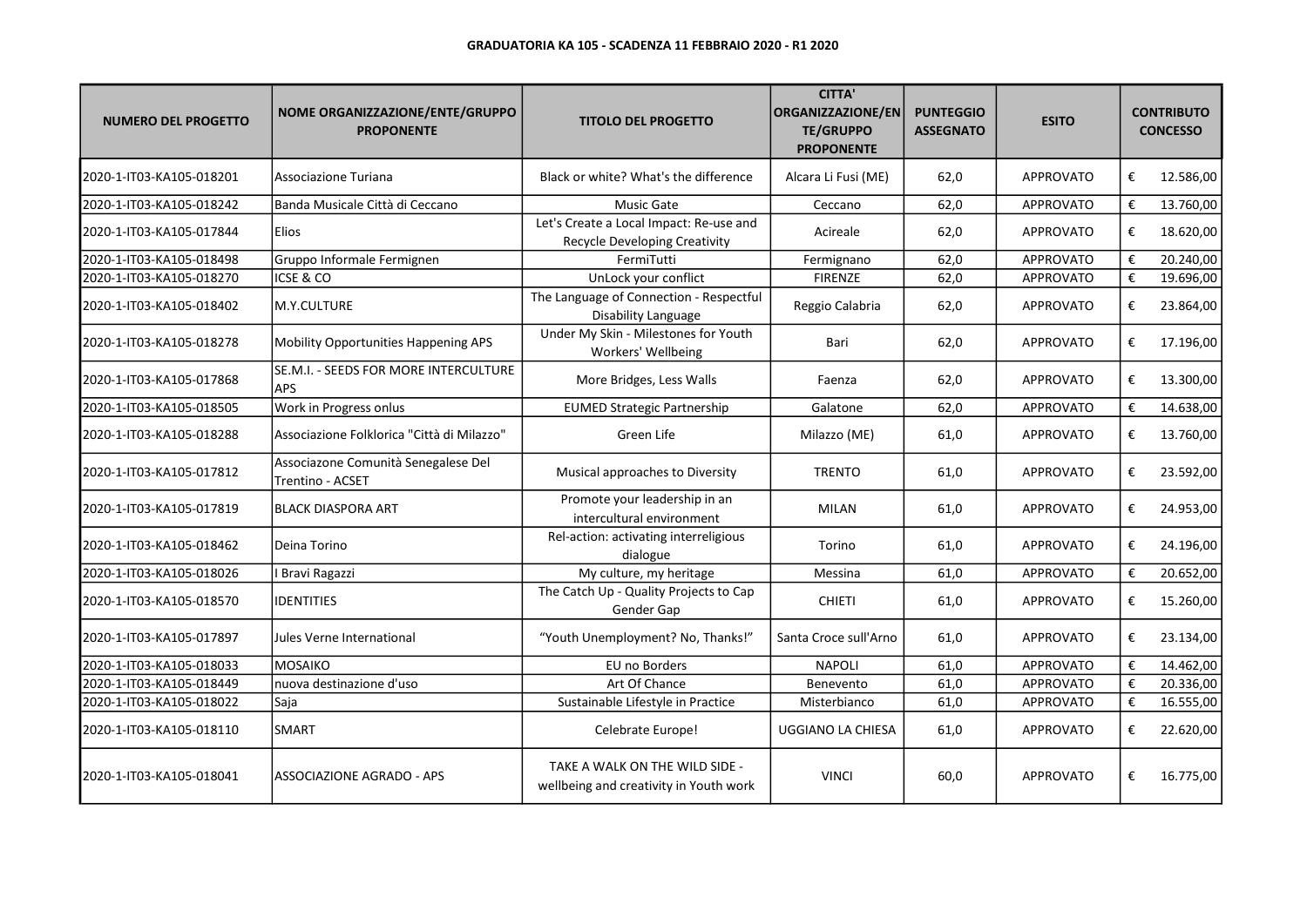| <b>NUMERO DEL PROGETTO</b> | NOME ORGANIZZAZIONE/ENTE/GRUPPO<br><b>PROPONENTE</b>         | <b>TITOLO DEL PROGETTO</b>                                                         | <b>CITTA'</b><br>ORGANIZZAZIONE/EN<br><b>TE/GRUPPO</b><br><b>PROPONENTE</b> | <b>PUNTEGGIO</b><br><b>ASSEGNATO</b> | <b>ESITO</b>     |   | <b>CONTRIBUTO</b><br><b>CONCESSO</b> |
|----------------------------|--------------------------------------------------------------|------------------------------------------------------------------------------------|-----------------------------------------------------------------------------|--------------------------------------|------------------|---|--------------------------------------|
| 2020-1-IT03-KA105-018160   | Associazione Amici dei Boschi APS                            | Local Roots - Global Boots, a creative<br>youth exchange to promote sustainability | <b>PAVIA</b>                                                                | 60,0                                 | <b>APPROVATO</b> | € | 19.837,00                            |
| 2020-1-IT03-KA105-018274   | Associazione Culturale di Promozione<br>Sociale Gentle Giant | <b>ReAct to Discrimination</b>                                                     | Ardea                                                                       | 60,0                                 | <b>APPROVATO</b> | € | 11.310,00                            |
| 2020-1-IT03-KA105-018574   | ASSOCIAZIONE CULTURALE EDUVITA E.T.S.                        | Partnership-building activity<br>"IntergeneratiON: Bridging the gap"               | Lecce                                                                       | 60,0                                 | <b>APPROVATO</b> | € | 20.264,00                            |
| 2020-1-IT03-KA105-018281   | Associazione Culturale Usamborgia                            | OLIVE - Opportunità in Agricoltura                                                 | Avola                                                                       | 60,0                                 | <b>APPROVATO</b> | € | 23.152,00                            |
| 2020-1-IT03-KA105-017855   | ASSOCIAZIONE DI PROMOZIONE SOCIALE<br>'UNLESS"               | Il Racconto dei Racconti                                                           | Albano di Lucania                                                           | 60,0                                 | <b>APPROVATO</b> | € | 21.896,00                            |
| 2020-1-IT03-KA105-017955   | Associazione Folklorica "A' Spiga Rossa"                     | Dancing Together                                                                   | Petina                                                                      | 60,0                                 | <b>APPROVATO</b> | € | 12.586,00                            |
| 2020-1-IT03-KA105-018302   | Faro del Sud                                                 | ICT-Tool for Youth Unemployment                                                    | <b>Torre Annunziata</b>                                                     | 60,0                                 | <b>APPROVATO</b> | € | 22.840,00                            |
| 2020-1-IT03-KA105-018010   | M.Y.CULTURE                                                  | Keep It Interactive! Foster The<br>Engagement!                                     | Reggio Calabria                                                             | 60,0                                 | <b>APPROVATO</b> | € | 18.860,00                            |
| 2020-1-IT03-KA105-018480   | Meta Società Cooperativa Sociale Onlus                       | Build YOU(TH) Future                                                               | Roma                                                                        | 60,0                                 | <b>APPROVATO</b> | € | 22.558,00                            |
| 2020-1-IT03-KA105-018548   | SOUTH EUROPE YOUTH FORUM                                     | Nothing to Declare                                                                 | <b>LECCE</b>                                                                | 60,0                                 | APPROVATO        | € | 24.388,00                            |
| 2020-1-IT03-KA105-018484   | Ture Nirvane Società Cooperativa a r.l.                      | Giovani Leaders per la Sostenibilità                                               | Ventimiglia                                                                 | 60,0                                 | <b>APPROVATO</b> | € | 24.888,00                            |
| 2020-1-IT03-KA105-018263   | VulcanicaMente                                               | The power of eARTh                                                                 | San Cesario di Lecce                                                        | 60,0                                 | <b>APPROVATO</b> | € | 16.236,00                            |
| 2020-1-IT03-KA105-018021   | Associazione "Outside The Box"                               | <b>World Peace Origins</b>                                                         | Guardia Sanframondi                                                         | 59,0                                 | <b>RESPINTO</b>  |   |                                      |
| 2020-1-IT03-KA105-018410   | Associazione Bouligar                                        | Connect with Self to Connect with Others                                           | Ostana                                                                      | 59,0                                 | <b>RESPINTO</b>  |   |                                      |
| 2020-1-IT03-KA105-018481   | Associazione culturale Effetto Domino                        | A brick to build Peace                                                             | Firenze                                                                     | 59,0                                 | <b>RESPINTO</b>  |   |                                      |
| 2020-1-IT03-KA105-018539   | Associazione di Promozione Sociale<br>Passepartout.up        | <b>Social Focus</b>                                                                | Serra San Bruno (VV)                                                        | 59,0                                 | <b>RESPINTO</b>  |   |                                      |
| 2020-1-IT03-KA105-018104   | <b>ASSOCIAZIONE GRAVINARTE</b>                               | Sound inclusion                                                                    | <b>GRAVINA DI SICILIA</b>                                                   | 59,0                                 | <b>RESPINTO</b>  |   | $\overline{\phantom{a}}$             |
| 2020-1-IT03-KA105-017905   | Centro studi "Amastra"                                       | Progetto Europa unita                                                              | Mistretta                                                                   | 59,0                                 | <b>RESPINTO</b>  |   |                                      |
| 2020-1-IT03-KA105-018306   | Coconut Italia                                               | Counter-narrate me if you can!                                                     | Imperia                                                                     | 59,0                                 | <b>RESPINTO</b>  |   |                                      |
| 2020-1-IT03-KA105-018351   | Cooperativa Sociale onlus Progetto<br>Popolare               | Youth Protagonists                                                                 | <b>MONTESCAGLIOSO</b>                                                       | 59,0                                 | <b>RESPINTO</b>  |   |                                      |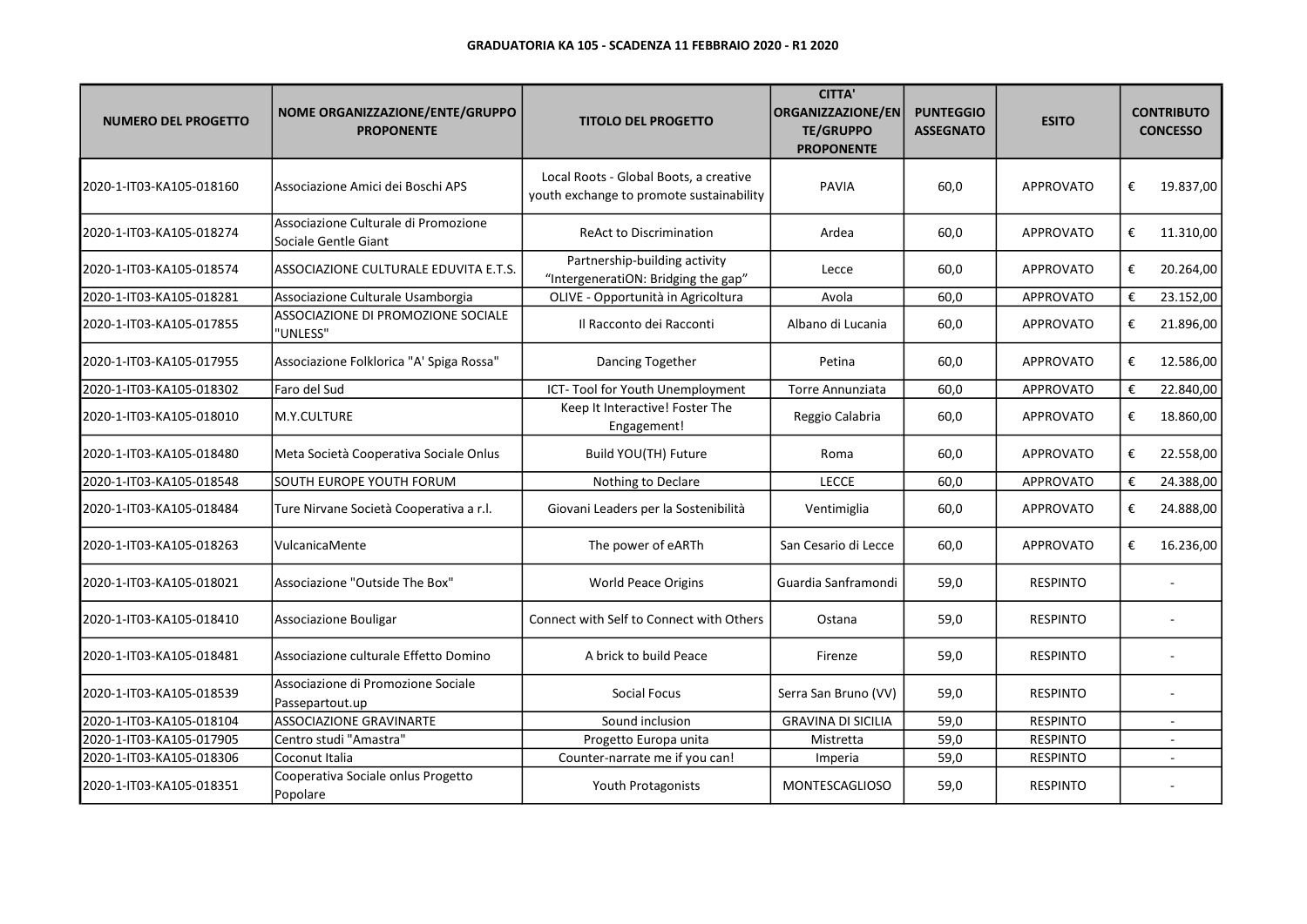| <b>NUMERO DEL PROGETTO</b> | NOME ORGANIZZAZIONE/ENTE/GRUPPO<br><b>PROPONENTE</b>                  | <b>TITOLO DEL PROGETTO</b>                                                                                      | <b>CITTA'</b><br><b>ORGANIZZAZIONE/EN</b><br><b>TE/GRUPPO</b><br><b>PROPONENTE</b> | <b>PUNTEGGIO</b><br><b>ASSEGNATO</b> | <b>ESITO</b>    | <b>CONTRIBUTO</b><br><b>CONCESSO</b> |
|----------------------------|-----------------------------------------------------------------------|-----------------------------------------------------------------------------------------------------------------|------------------------------------------------------------------------------------|--------------------------------------|-----------------|--------------------------------------|
| 2020-1-IT03-KA105-017912   | Elios                                                                 | Developing Anti-Discrimination<br>Methodologies for Youth Workers                                               | Acireale                                                                           | 59,0                                 | <b>RESPINTO</b> |                                      |
| 2020-1-IT03-KA105-018070   | <b>EURO-NET</b>                                                       | <b>Emotional education for Young People</b>                                                                     | <b>POTENZA</b>                                                                     | 59,0                                 | <b>RESPINTO</b> |                                      |
| 2020-1-IT03-KA105-018572   | Faro del Sud                                                          | All United Against Unemployment                                                                                 | <b>Torre Annunziata</b>                                                            | 59,0                                 | <b>RESPINTO</b> |                                      |
| 2020-1-IT03-KA105-018407   | Gramigna OdV                                                          | SDGenius - Education for Sustainable<br>Development                                                             | Pago Veiano                                                                        | 59,0                                 | <b>RESPINTO</b> |                                      |
| 2020-1-IT03-KA105-017835   | High on Life                                                          | Digital-Entrepreneurship Accelerator                                                                            | Mileto                                                                             | 59,0                                 | <b>RESPINTO</b> | $\sim$                               |
| 2020-1-IT03-KA105-017982   | Make a circle                                                         | Coach Yourself To Coach Others                                                                                  | Castagnetoli                                                                       | 59,0                                 | <b>RESPINTO</b> |                                      |
| 2020-1-IT03-KA105-018156   | OROD L'europa e i Giovani                                             | Diversity Matters for Youth                                                                                     | Reggio Calabria                                                                    | 59,0                                 | <b>RESPINTO</b> |                                      |
| 2020-1-IT03-KA105-018212   | Associazione "Centro Culturale Terrazzani"                            | Sotto le stesse stelle                                                                                          | Trabia (PA)                                                                        | 58,0                                 | <b>RESPINTO</b> |                                      |
| 2020-1-IT03-KA105-018176   | Associazione ABICI                                                    | Media Education for youth inclusion                                                                             | Selargius                                                                          | 58,0                                 | <b>RESPINTO</b> |                                      |
| 2020-1-IT03-KA105-017971   | Associazione Culturale di Promozione<br>Sociale Gentle Giant          | Speak the Same Language - Supporting<br>civic education for open discussion with<br>wider religious communities | Ardea                                                                              | 58,0                                 | <b>RESPINTO</b> |                                      |
| 2020-1-IT03-KA105-018457   | Associazione Culturale Giovani Iddocca                                | NEET - Now Empowerment and Tools                                                                                | Laconi                                                                             | 58,0                                 | <b>RESPINTO</b> |                                      |
| 2020-1-IT03-KA105-018045   | Associazione Culturale Malik                                          | Remembering Srebrenica                                                                                          | <b>CAGLIARI</b>                                                                    | 58,0                                 | <b>RESPINTO</b> |                                      |
| 2020-1-IT03-KA105-018541   | Associazione Culturale Pro.m.e.t.eu.s                                 | Youth for rural development,<br>environmental and cultural                                                      | Viterbo                                                                            | 58,0                                 | <b>RESPINTO</b> |                                      |
| 2020-1-IT03-KA105-017873   | <b>ASSOCIAZIONE SIKANIE</b>                                           | Detect Fake                                                                                                     | <b>SINAGRA</b>                                                                     | 58,0                                 | <b>RESPINTO</b> | $\sim$                               |
| 2020-1-IT03-KA105-018213   | Associazione Vele Corsare                                             | We are humans!                                                                                                  | Tortolì                                                                            | 58,0                                 | <b>RESPINTO</b> |                                      |
| 2020-1-IT03-KA105-018204   | <b>BEL QUEL</b>                                                       | Youngsters beyond racism                                                                                        | <b>SALA BOLOGNESE</b>                                                              | 58,0                                 | <b>RESPINTO</b> |                                      |
| 2020-1-IT03-KA105-018148   | Comune di Corbara                                                     | Discovering outdoors                                                                                            | Corbara                                                                            | 58,0                                 | <b>RESPINTO</b> | $\sim$                               |
| 2020-1-IT03-KA105-018098   | COMUNE DI NOCERA INFERIORE                                            | Living Local Laboratories                                                                                       | <b>NOCERA INFERIORE</b>                                                            | 58,0                                 | <b>RESPINTO</b> |                                      |
| 2020-1-IT03-KA105-018241   | Hermes Academy Onlus                                                  | <b>Embody Your Communication</b>                                                                                | Taranto                                                                            | 58,0                                 | <b>RESPINTO</b> |                                      |
| 2020-1-IT03-KA105-017876   | High on Life                                                          | Boosting Inclusion Through Youth Work                                                                           | Mileto                                                                             | 58,0                                 | <b>RESPINTO</b> |                                      |
| 2020-1-IT03-KA105-017941   | ORMA SOCIETA SPORTIVA<br>DILETTANTISTICA A RESPONSABILITA<br>LIMITATA | Open Your EU Outdoor                                                                                            | Milan                                                                              | 58,0                                 | <b>RESPINTO</b> |                                      |
| 2020-1-IT03-KA105-017983   | Make a circle                                                         | Diversi ma Uguali                                                                                               | Castagnetoli                                                                       | 58,0                                 | <b>RESPINTO</b> |                                      |
| 2020-1-IT03-KA105-018521   | Movidindi Youth                                                       | Back to the Rural                                                                                               | Collinas                                                                           | 58,0                                 | <b>RESPINTO</b> |                                      |
| 2020-1-IT03-KA105-018172   | nuova destinazione d'uso                                              | Art for Social Inclusion                                                                                        | Benevento                                                                          | 58,0                                 | <b>RESPINTO</b> |                                      |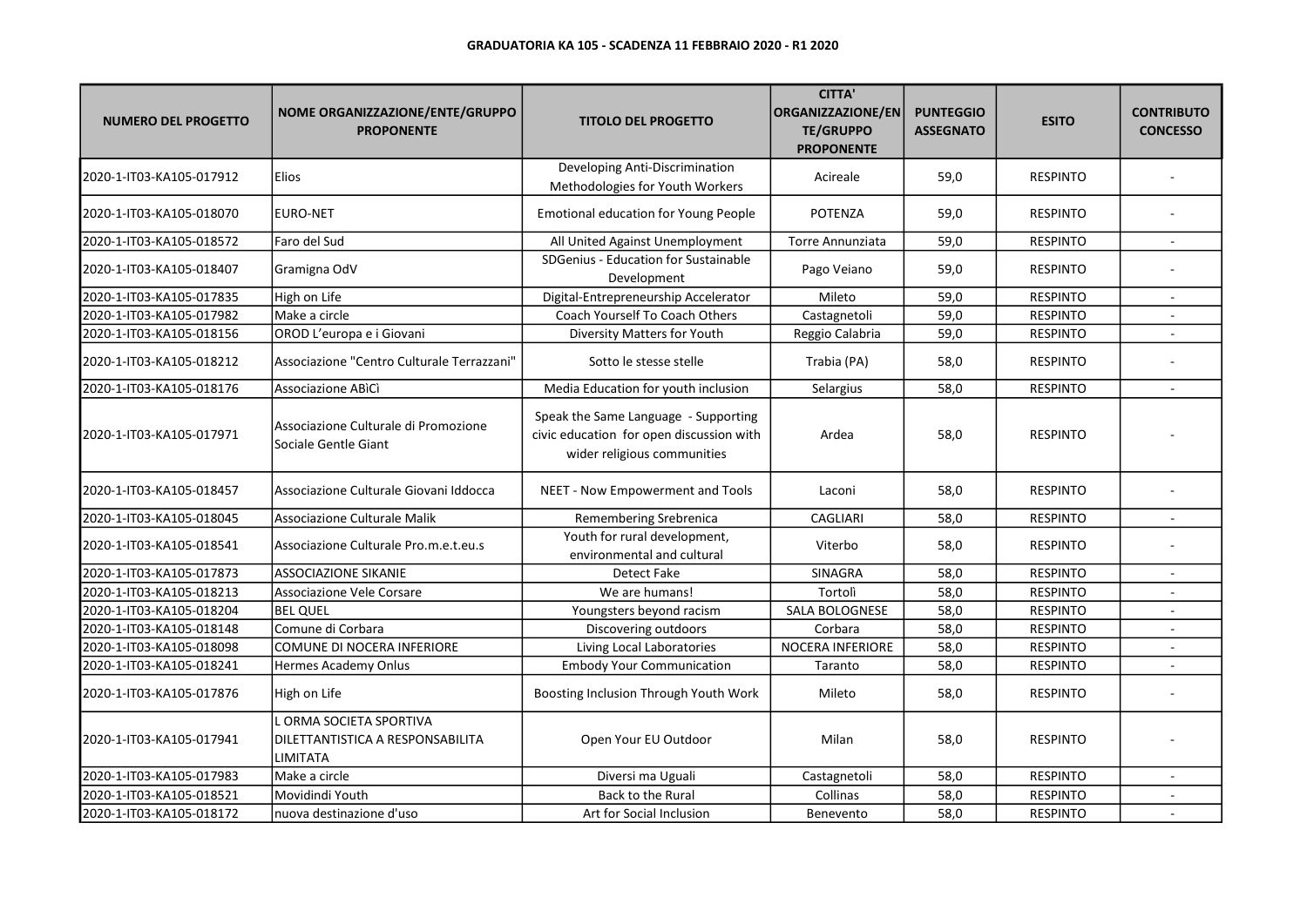| <b>NUMERO DEL PROGETTO</b> | NOME ORGANIZZAZIONE/ENTE/GRUPPO<br><b>PROPONENTE</b>                                | <b>TITOLO DEL PROGETTO</b>                                        | <b>CITTA'</b><br><b>ORGANIZZAZIONE/EN</b><br><b>TE/GRUPPO</b><br><b>PROPONENTE</b> | <b>PUNTEGGIO</b><br><b>ASSEGNATO</b> | <b>ESITO</b>    | <b>CONTRIBUTO</b><br><b>CONCESSO</b> |
|----------------------------|-------------------------------------------------------------------------------------|-------------------------------------------------------------------|------------------------------------------------------------------------------------|--------------------------------------|-----------------|--------------------------------------|
| 2020-1-IT03-KA105-018530   | Rari Nantes Bologna asd                                                             | Building a House of Peace and Tolerance                           | Bologna                                                                            | 58,0                                 | <b>RESPINTO</b> |                                      |
| 2020-1-IT03-KA105-017958   | YOUNG MENS CHRISTIAN ASSOCIATION<br>YMCA PARTHENOPE ONLUS                           | CambiaMenti: Tools to develop Resilience<br>in European Youth     | <b>NAPOLI</b>                                                                      | 58,0                                 | <b>RESPINTO</b> |                                      |
| 2020-1-IT03-KA105-018426   | ASSOCIAZIONE PROMOZIONE SOCIALE<br>LAFENICE ASSOCIAZIONE SPORTIVA<br>DILETTANTISTIC | ST.ART  FROM SCRATCH!                                             | <b>TORTONA</b>                                                                     | 57,5                                 | <b>RESPINTO</b> |                                      |
| 2020-1-IT03-KA105-018245   | 196 Paesi                                                                           | Gender equality in progress                                       | Cerda                                                                              | 57,0                                 | <b>RESPINTO</b> |                                      |
| 2020-1-IT03-KA105-018246   | 196 Paesi                                                                           | <b>Art Generation</b>                                             | Cerda                                                                              | 57,0                                 | <b>RESPINTO</b> |                                      |
| 2020-1-IT03-KA105-018157   | ASSOCIAZIONE CULTURALE BEYOND<br><b>BORDERS CORATO</b>                              | Discovering Tools & Resources in Human<br><b>Rights Education</b> | <b>CORATO BA</b>                                                                   | 57,0                                 | <b>RESPINTO</b> |                                      |
| 2020-1-IT03-KA105-018016   | Associazione Culturale Laeti Cantores                                               | Youth Goals for an international<br>dimension                     | Salerno                                                                            | 57,0                                 | <b>RESPINTO</b> |                                      |
| 2020-1-IT03-KA105-018217   | Associazione Giovanile di Promozione<br>Sociale Nous                                | The summer is you(th)                                             | Camposano                                                                          | 57,0                                 | <b>RESPINTO</b> |                                      |
| 2020-1-IT03-KA105-017911   | ASSOCIAZIONE NUCLEO GUARDIA<br><b>AMBIENTALE</b>                                    | Giovani - Ambiente - Futuro                                       | Laurenzana                                                                         | 57,0                                 | <b>RESPINTO</b> |                                      |
| 2020-1-IT03-KA105-018399   | Associazione Sonora Social Club                                                     | THE WAY YOU PLAY                                                  | Bagnacavallo                                                                       | 57,0                                 | <b>RESPINTO</b> |                                      |
| 2020-1-IT03-KA105-018210   | Associazione Vele Corsare                                                           | KreaYOUTH                                                         | Tortolì                                                                            | 57,0                                 | <b>RESPINTO</b> |                                      |
| 2020-1-IT03-KA105-018111   | <b>CET PLATFORM ITALY</b>                                                           | The Start-up of E(yo)U                                            | CASERTA                                                                            | 57,0                                 | <b>RESPINTO</b> |                                      |
| 2020-1-IT03-KA105-017906   | COOPERATIVA SOCIALE "NON è MAI<br><b>TROPPO TARDI"</b>                              | Wake me up                                                        | Quartucciu (CA)                                                                    | 57,0                                 | <b>RESPINTO</b> |                                      |
| 2020-1-IT03-KA105-018066   | Entrepreneur and Volunteer Stars of<br>Europe                                       | Montessori Education                                              | 41037                                                                              | 57,0                                 | <b>RESPINTO</b> |                                      |
| 2020-1-IT03-KA105-018303   | Entrepreneur and Volunteer Stars of<br>Europe                                       | <b>Communication Education</b>                                    | 41037                                                                              | 57,0                                 | <b>RESPINTO</b> |                                      |
| 2020-1-IT03-KA105-018292   | Erasmus Force One                                                                   | Do NOT hate to DONATE                                             | Tortoreto                                                                          | 57,0                                 | <b>RESPINTO</b> |                                      |
| 2020-1-IT03-KA105-018540   | <b>European Warriors</b>                                                            | MediAzione                                                        | Cerignola                                                                          | 57,0                                 | <b>RESPINTO</b> |                                      |
| 2020-1-IT03-KA105-018482   | <b>FREEMINDS IN ACTION</b>                                                          | Promoting Active Citizenship                                      | <b>FAVARA</b>                                                                      | 57,0                                 | <b>RESPINTO</b> |                                      |
| 2020-1-IT03-KA105-017902   | I-Dare Italy                                                                        | <b>Building Bridges, Building Resilient</b><br>Communities        | Arona                                                                              | 57,0                                 | <b>RESPINTO</b> |                                      |
| 2020-1-IT03-KA105-018028   | <b>Ideas2Actions</b>                                                                | Borderline Shine                                                  | San Giovanni in Fiore                                                              | 57,0                                 | <b>RESPINTO</b> |                                      |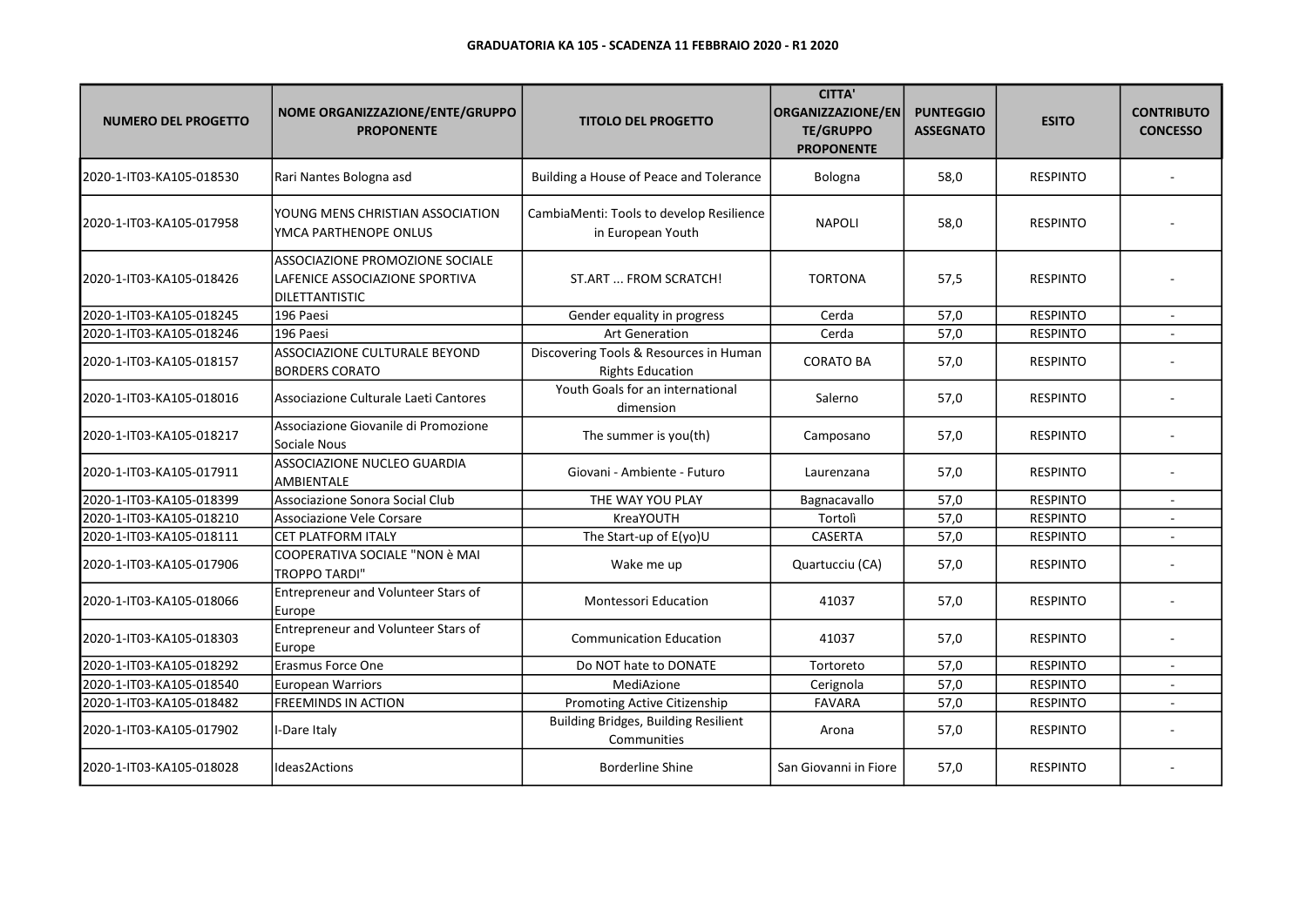| <b>NUMERO DEL PROGETTO</b> | NOME ORGANIZZAZIONE/ENTE/GRUPPO<br><b>PROPONENTE</b>                    | <b>TITOLO DEL PROGETTO</b>                                                   | <b>CITTA'</b><br>ORGANIZZAZIONE/EN<br><b>TE/GRUPPO</b><br><b>PROPONENTE</b> | <b>PUNTEGGIO</b><br><b>ASSEGNATO</b> | <b>ESITO</b>    | <b>CONTRIBUTO</b><br><b>CONCESSO</b> |
|----------------------------|-------------------------------------------------------------------------|------------------------------------------------------------------------------|-----------------------------------------------------------------------------|--------------------------------------|-----------------|--------------------------------------|
| 2020-1-IT03-KA105-017942   | L ORMA SOCIETA SPORTIVA<br>DILETTANTISTICA A RESPONSABILITA<br>LIMITATA | <b>Re-Action</b>                                                             | Milan                                                                       | 57,0                                 | <b>RESPINTO</b> |                                      |
| 2020-1-IT03-KA105-018261   | Odissea Società Cooperativa Sociale                                     | Social Entrepreneurship Skills for Youth                                     | Capannori                                                                   | 57,0                                 | <b>RESPINTO</b> |                                      |
| 2020-1-IT03-KA105-017907   | <b>ODV Inclusion Go ETS</b>                                             | In education we trust!                                                       | Pignola                                                                     | 57,0                                 | <b>RESPINTO</b> |                                      |
| 2020-1-IT03-KA105-018488   | <b>PLAY RES</b>                                                         | Let's PLAY SMART                                                             | Modena                                                                      | 57,0                                 | <b>RESPINTO</b> |                                      |
| 2020-1-IT03-KA105-018419   | Tou Play                                                                | ERA Youth Worker Training: Roleplay nella<br>Roma Antica                     | Palo del Colle                                                              | 57,0                                 | <b>RESPINTO</b> |                                      |
| 2020-1-IT03-KA105-018307   | Associazione Bouligar                                                   | Mastering the Art of Facilitation                                            | Ostana                                                                      | 56,5                                 | <b>RESPINTO</b> |                                      |
| 2020-1-IT03-KA105-018043   | APS CAMERA A SUD                                                        | let's share our cultures with cooking                                        | <b>LECCE</b>                                                                | 56,0                                 | <b>RESPINTO</b> |                                      |
| 2020-1-IT03-KA105-018458   | Associazione Culturale "OLTREMURO"                                      | Giovani e bullismo, interventi attraverso<br>gli educatori sportivi.         | Vasto (CHIETI)                                                              | 56,0                                 | <b>RESPINTO</b> |                                      |
| 2020-1-IT03-KA105-018579   | ASSOCIAZIONE CULTURALE BUBBURRIGA                                       | W.O.W. - New communication tools for<br>conflict management                  | <b>SIMAXIS</b>                                                              | 56,0                                 | <b>RESPINTO</b> |                                      |
| 2020-1-IT03-KA105-017973   | Associazione Culturale Cinema Paradiso<br>Palazzo Adriano               | Mondo Sostenibile                                                            | Palermo                                                                     | 56,0                                 | <b>RESPINTO</b> |                                      |
| 2020-1-IT03-KA105-018487   | Associazione Culturale Folk "Tradizioni<br>Popolari Bonorva"            | The value of nature and the nature of<br>value                               | Bonorva                                                                     | 56,0                                 | <b>RESPINTO</b> |                                      |
| 2020-1-IT03-KA105-018431   | Associazione Culturale Malik                                            | <b>OUR RURAL FUTURE</b>                                                      | <b>CAGLIARI</b>                                                             | 56,0                                 | <b>RESPINTO</b> |                                      |
| 2020-1-IT03-KA105-018418   | Associazione Forum Lex Professionisti in<br>rete                        | Gender Equality: Preventing and fighting<br>disparities                      | Roma                                                                        | 56,0                                 | <b>RESPINTO</b> |                                      |
| 2020-1-IT03-KA105-018420   | Associazione Musicale S.Cecilia - Banda<br>musicale S.Cecilia           | <b>INCONTRI PER CAMBIARE IL MONDO E</b><br>PER UN'EUROPA A MISURA DI GIOVANI | Villacidro                                                                  | 56,0                                 | <b>RESPINTO</b> |                                      |
| 2020-1-IT03-KA105-017903   | Centro Studi Tradizioni Popolari Gruppo<br>Folk U Rafu Terrra del sale  | Dance is culture                                                             | Petralia Soprana                                                            | 56,0                                 | <b>RESPINTO</b> |                                      |
| 2020-1-IT03-KA105-018222   | Circomare Teatro                                                        | Share Wood Food Mood                                                         | Orte                                                                        | 56,0                                 | <b>RESPINTO</b> | ×.                                   |
| 2020-1-IT03-KA105-018391   | Comune Nocera Superiore                                                 | Why Preserve History?                                                        | Nocera Superiore                                                            | 56,0                                 | <b>RESPINTO</b> |                                      |
| 2020-1-IT03-KA105-017970   | Comunitá Promozione e Sviluppo                                          | I Poteri dell'Organizzazione                                                 | Castellammare di<br>Stabia (NA)                                             | 56,0                                 | <b>RESPINTO</b> |                                      |
| 2020-1-IT03-KA105-017940   | Euro-Mediterranean Association of<br><b>Exchanges Volunteers Events</b> | <b>Empowering Youth Entrepreneur</b>                                         | Favara                                                                      | 56,0                                 | <b>RESPINTO</b> |                                      |
| 2020-1-IT03-KA105-018023   | <b>Explore The World</b>                                                | PlasticArt                                                                   | Altamura                                                                    | 56,0                                 | <b>RESPINTO</b> |                                      |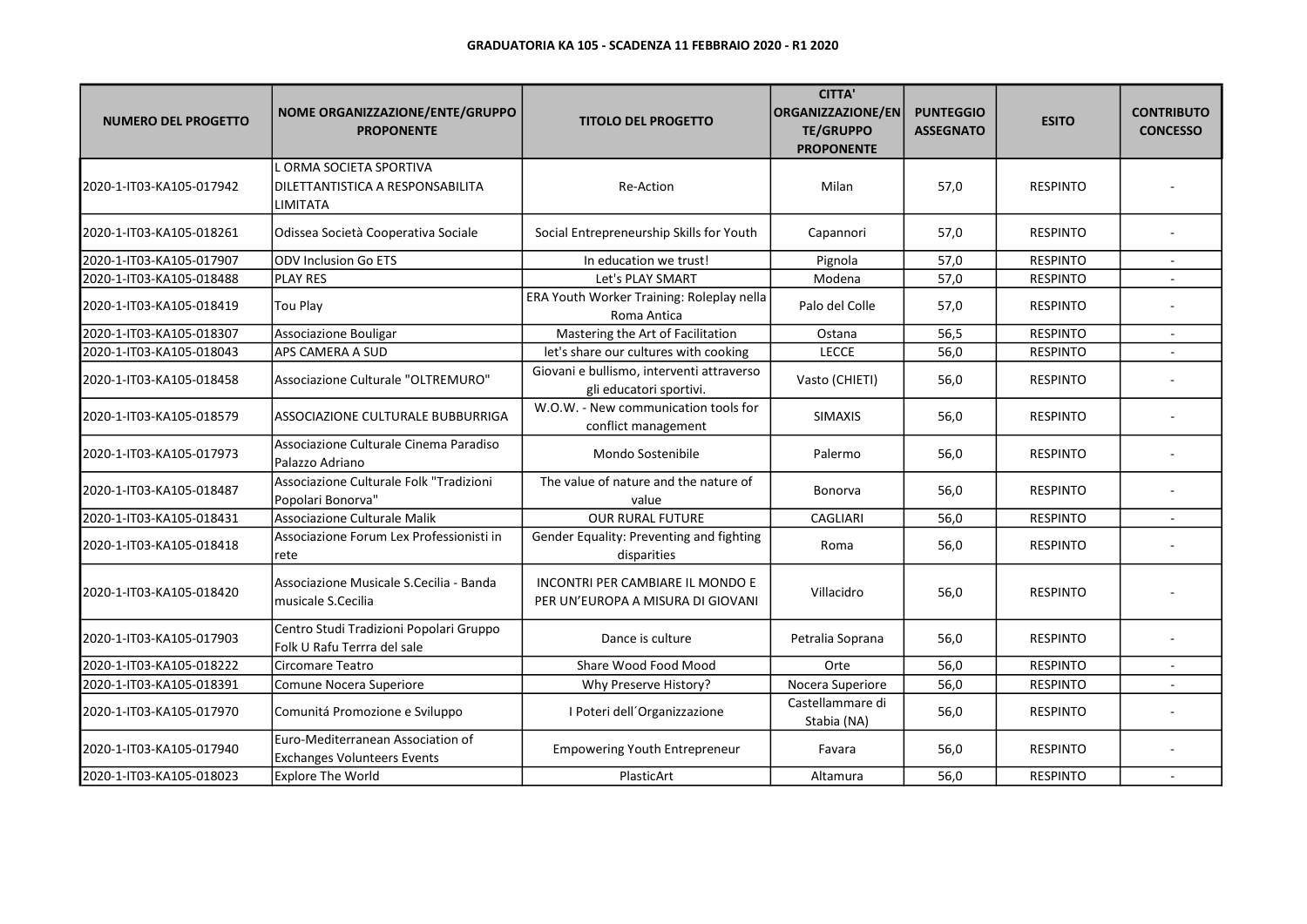| <b>NUMERO DEL PROGETTO</b> | NOME ORGANIZZAZIONE/ENTE/GRUPPO<br><b>PROPONENTE</b>                        | <b>TITOLO DEL PROGETTO</b>                                                                                                             | <b>CITTA'</b><br><b>ORGANIZZAZIONE/EN</b><br><b>TE/GRUPPO</b><br><b>PROPONENTE</b> | <b>PUNTEGGIO</b><br><b>ASSEGNATO</b> | <b>ESITO</b>    | <b>CONTRIBUTO</b><br><b>CONCESSO</b> |
|----------------------------|-----------------------------------------------------------------------------|----------------------------------------------------------------------------------------------------------------------------------------|------------------------------------------------------------------------------------|--------------------------------------|-----------------|--------------------------------------|
| 2020-1-IT03-KA105-018576   | Federazione Internazionale Scambi Socio-<br>Culturale Giovanili "World Net" | Theatre for education                                                                                                                  | Tito                                                                               | 56,0                                 | <b>RESPINTO</b> |                                      |
| 2020-1-IT03-KA105-018106   | Grande orchestra di fiati Alta Irpinia                                      | Accordi di Pace                                                                                                                        | Aquilonia (AV)                                                                     | 56,0                                 | <b>RESPINTO</b> |                                      |
| 2020-1-IT03-KA105-017972   | Green Light On                                                              | EUrope FOlk Reunion In Action                                                                                                          | Bojano                                                                             | 56,0                                 | <b>RESPINTO</b> |                                      |
| 2020-1-IT03-KA105-018448   | Hermes Academy Onlus                                                        | Construct Value for YOUth                                                                                                              | Taranto                                                                            | 56,0                                 | <b>RESPINTO</b> |                                      |
| 2020-1-IT03-KA105-018267   | John Paul II Center for Interreligious<br>Dialogue                          | Religious Diversity: Per Dialogum Ad<br>Veritatem                                                                                      | Rome                                                                               | 56,0                                 | <b>RESPINTO</b> |                                      |
| 2020-1-IT03-KA105-018174   | Marga Pura                                                                  | Re-Born                                                                                                                                | Padova                                                                             | 56,0                                 | <b>RESPINTO</b> | $\blacksquare$                       |
| 2020-1-IT03-KA105-018118   | PROGETTO GAIA TERRA APS                                                     | Building our green future                                                                                                              | Rivignano Teor,<br>Flambruzzo - UD                                                 | 56,0                                 | <b>RESPINTO</b> |                                      |
| 2020-1-IT03-KA105-018162   | Accademia Risorgimento                                                      | First Steps to Entrepreneurship                                                                                                        | San Benedetto del<br>Tronto                                                        | 55,0                                 | <b>RESPINTO</b> |                                      |
| 2020-1-IT03-KA105-018353   | AGENZIA DI PROMOZIONE INTEGRATA PER<br>I CITTADINI IN EUROPA APICE          | <b>Inclusion Through Arts</b>                                                                                                          | <b>CALABRIA</b>                                                                    | 55,0                                 | <b>RESPINTO</b> |                                      |
| 2020-1-IT03-KA105-017956   | ALEKOSLAB ASSOCIAZIONE DI<br>PROMOZIONE SOCIALE                             | "YOUTH WORKERS ACROSS COMPLEXITY<br>A trip between nonviolence and<br>interculture: a new challenge for the<br>future - third edition" | Valmozzola                                                                         | 55,0                                 | <b>RESPINTO</b> |                                      |
| 2020-1-IT03-KA105-018411   | ARCI NUOVA ASSOCIAZIONE COMITATO<br><b>TERRITORIALE DI CATANIA</b>          | From NEETroots to NEETwork:<br>Soft Skills and International Citizenship in a<br>Complex Europe                                        | <b>CATANIA</b>                                                                     | 55,0                                 | <b>RESPINTO</b> |                                      |
| 2020-1-IT03-KA105-018393   | Associazione Let's Keep Learning Onlus                                      | INCLUSION 2020                                                                                                                         | Vasto                                                                              | 55,0                                 | <b>RESPINTO</b> |                                      |
| 2020-1-IT03-KA105-017978   | Associazione Musicale "Tradizionando"                                       | <b>Healthy Environment</b>                                                                                                             | Palomonte                                                                          | 55,0                                 | <b>RESPINTO</b> |                                      |
| 2020-1-IT03-KA105-018089   | Comune di Borgorose                                                         | TRAP - Torano Rural Awareness Path                                                                                                     | Rieti                                                                              | 55,0                                 | <b>RESPINTO</b> |                                      |
| 2020-1-IT03-KA105-018144   | Eduactive Società Cooperativa                                               | What are you pretending not to be?                                                                                                     | Bologna                                                                            | 55,0                                 | <b>RESPINTO</b> | $\overline{a}$                       |
| 2020-1-IT03-KA105-017887   | Erasmus Force One                                                           | Let's Speak Up Against HATE SPEECH and<br><b>HATE CRIME</b>                                                                            | Tortoreto                                                                          | 55,0                                 | <b>RESPINTO</b> |                                      |
| 2020-1-IT03-KA105-017976   | EUROFORMAZ - ONLUS                                                          | <b>Dream Trailer</b>                                                                                                                   | San Ferdinando                                                                     | 55,0                                 | <b>RESPINTO</b> |                                      |
| 2020-1-IT03-KA105-018383   | <b>GIOVANI DEL QUADRIFOGLIO</b>                                             | Un futuro migliore                                                                                                                     | Potenza                                                                            | 55,0                                 | <b>RESPINTO</b> | $\sim$                               |
| 2020-1-IT03-KA105-018094   | I Bravi Ragazzi                                                             | <b>Natural Born Entrepreneurs</b>                                                                                                      | Messina                                                                            | 55,0                                 | <b>RESPINTO</b> |                                      |
| 2020-1-IT03-KA105-017944   | <b>Inclusion No Exclusion</b>                                               | The Global Role of Women                                                                                                               | Napoli                                                                             | 55,0                                 | <b>RESPINTO</b> |                                      |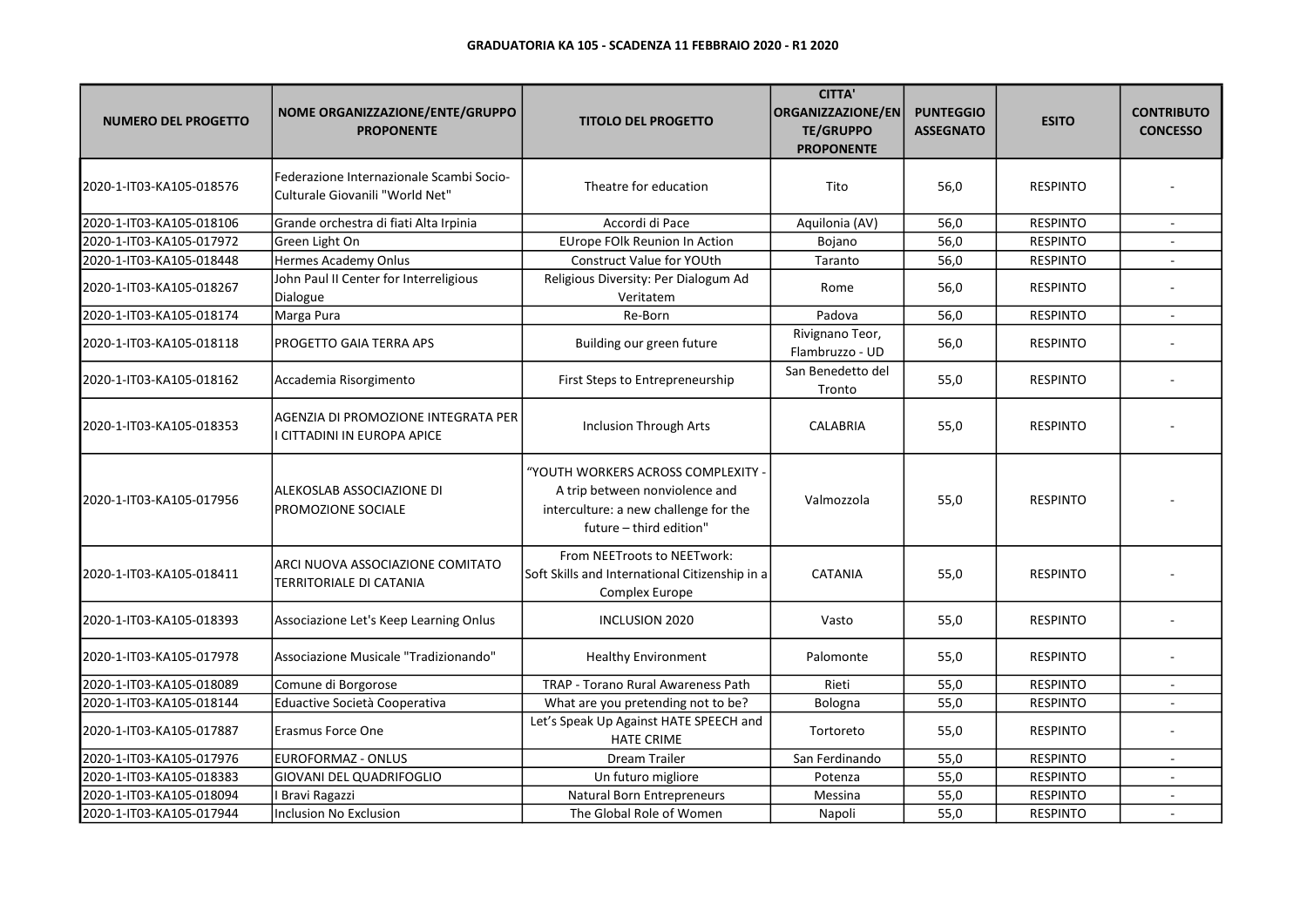| <b>NUMERO DEL PROGETTO</b> | NOME ORGANIZZAZIONE/ENTE/GRUPPO<br><b>PROPONENTE</b>               | <b>TITOLO DEL PROGETTO</b>                                                                                  | <b>CITTA'</b><br><b>ORGANIZZAZIONE/EN</b><br><b>TE/GRUPPO</b><br><b>PROPONENTE</b> | <b>PUNTEGGIO</b><br><b>ASSEGNATO</b> | <b>ESITO</b>    | <b>CONTRIBUTO</b><br><b>CONCESSO</b> |
|----------------------------|--------------------------------------------------------------------|-------------------------------------------------------------------------------------------------------------|------------------------------------------------------------------------------------|--------------------------------------|-----------------|--------------------------------------|
| 2020-1-IT03-KA105-017895   | Lupetti Petruresi 1964                                             | Mondo in rete                                                                                               | Forino                                                                             | 55,0                                 | <b>RESPINTO</b> | $\sim$                               |
| 2020-1-IT03-KA105-018108   | MINE VAGANTI NGO                                                   | Stay Yin, Stay Yang!                                                                                        | SASSARI                                                                            | 55,0                                 | <b>RESPINTO</b> |                                      |
| 2020-1-IT03-KA105-018476   | Pro Loco SalviAmo                                                  | Facilitare l'inclusione con un linguaggio<br>musicale e multimediale                                        | Savoia di Lucania                                                                  | 55,0                                 | <b>RESPINTO</b> |                                      |
| 2020-1-IT03-KA105-018518   | SOUTH EUROPE YOUTH FORUM                                           | <b>Health Education for Youth</b>                                                                           | <b>LECCE</b>                                                                       | 55,0                                 | <b>RESPINTO</b> |                                      |
| 2020-1-IT03-KA105-018552   | Vagamondo                                                          | Walking the Salt Road                                                                                       | Roletto                                                                            | 55,0                                 | <b>RESPINTO</b> |                                      |
| 2020-1-IT03-KA105-017861   | 'Kòre" Accademia di Studi e Ricerche sul<br>folklore città di Enna | Ama la tua terra                                                                                            | Enna                                                                               | 54,0                                 | <b>RESPINTO</b> |                                      |
| 2020-1-IT03-KA105-018044   | APS CAMERA A SUD                                                   | <b>STAY IN SCHOOL</b>                                                                                       | <b>LECCE</b>                                                                       | 54,0                                 | <b>RESPINTO</b> |                                      |
| 2020-1-IT03-KA105-017963   | <b>Association of Intercultural Mediators</b><br>Network           | Europe an Open Air Museum: a great<br>source for Young Entrepreneurs                                        | Ferrara                                                                            | 54,0                                 | <b>RESPINTO</b> |                                      |
| 2020-1-IT03-KA105-018321   | ASSOCIAZIONE SOS EUROPA                                            | CONNECT ME! comunicazione per le<br>associazioni in un mondo 3.0                                            | <b>ROMA</b>                                                                        | 54,0                                 | <b>RESPINTO</b> |                                      |
| 2020-1-IT03-KA105-017891   | Associazione Teatro invisibile                                     | Ground for transformation                                                                                   | Padua                                                                              | 54,0                                 | <b>RESPINTO</b> |                                      |
| 2020-1-IT03-KA105-018578   | Cooperativa Sociale Immaginaria A<br>R.L.Onlus                     | Il fiume è la strada                                                                                        | Sant'Angelo a Cupolo                                                               | 54,0                                 | <b>RESPINTO</b> |                                      |
| 2020-1-IT03-KA105-018465   | <b>Elios</b>                                                       | International Seminar "Youth Work at<br>Municipality Level: new tools for a new<br>culture"                 | Acireale                                                                           | 54,0                                 | <b>RESPINTO</b> |                                      |
| 2020-1-IT03-KA105-018494   | <b>ETV EUROTREVISO</b>                                             | Patrimonio europeo attraverso le storie<br>comuni                                                           | <b>TREVISO</b>                                                                     | 54,0                                 | <b>RESPINTO</b> |                                      |
| 2020-1-IT03-KA105-018130   | <b>EUducation Italy</b>                                            | A step over addiction                                                                                       | Messina                                                                            | 54,0                                 | <b>RESPINTO</b> |                                      |
| 2020-1-IT03-KA105-018392   | <b>Guitare Actuelle</b>                                            | L'Europa che Ri-Suona!                                                                                      | Torino                                                                             | 54,0                                 | <b>RESPINTO</b> | $\sim$                               |
| 2020-1-IT03-KA105-018054   | Iniziativa Democratica                                             | You(th) in charge! Shaping a Sustainable<br>Future for All                                                  | Ancona                                                                             | 54,0                                 | <b>RESPINTO</b> |                                      |
| 2020-1-IT03-KA105-018211   | Kizil elma                                                         | <b>ECOTURISMO</b>                                                                                           | Spinea (venezia)                                                                   | 54,0                                 | <b>RESPINTO</b> | $\sim$                               |
| 2020-1-IT03-KA105-018065   | LUNARIA ASSOCIAZIONE DI PROMOZIONE<br>SOCIALE E IMPRESA SOCIALE    | MINERVA- Modules to Improve Non<br>formal Education and Raising awareness<br><b>Volunteering Activities</b> | <b>ROMA</b>                                                                        | 54,0                                 | <b>RESPINTO</b> |                                      |
| 2020-1-IT03-KA105-018073   | <b>MOSAIKO</b>                                                     | "A different action - Make the difference -"                                                                | <b>NAPOLI</b>                                                                      | 54,0                                 | <b>RESPINTO</b> |                                      |
| 2020-1-IT03-KA105-018243   | NICOLA NEW INTERNATIONAL COMPANY<br>OF LIVE ARTS ITALY             | My dream coming true                                                                                        | SALERNO                                                                            | 54,0                                 | <b>RESPINTO</b> |                                      |
| 2020-1-IT03-KA105-018451   | ORMA DI LUPO                                                       | Active For Hope                                                                                             | aviano                                                                             | 54,0                                 | <b>RESPINTO</b> |                                      |
| 2020-1-IT03-KA105-018244   | STRADE Associazione di Promozione<br>Sociale                       | PAINTINGS OF INCLUSION - Arts training<br>for social inclusion                                              | Cento (FE)                                                                         | 54,0                                 | <b>RESPINTO</b> |                                      |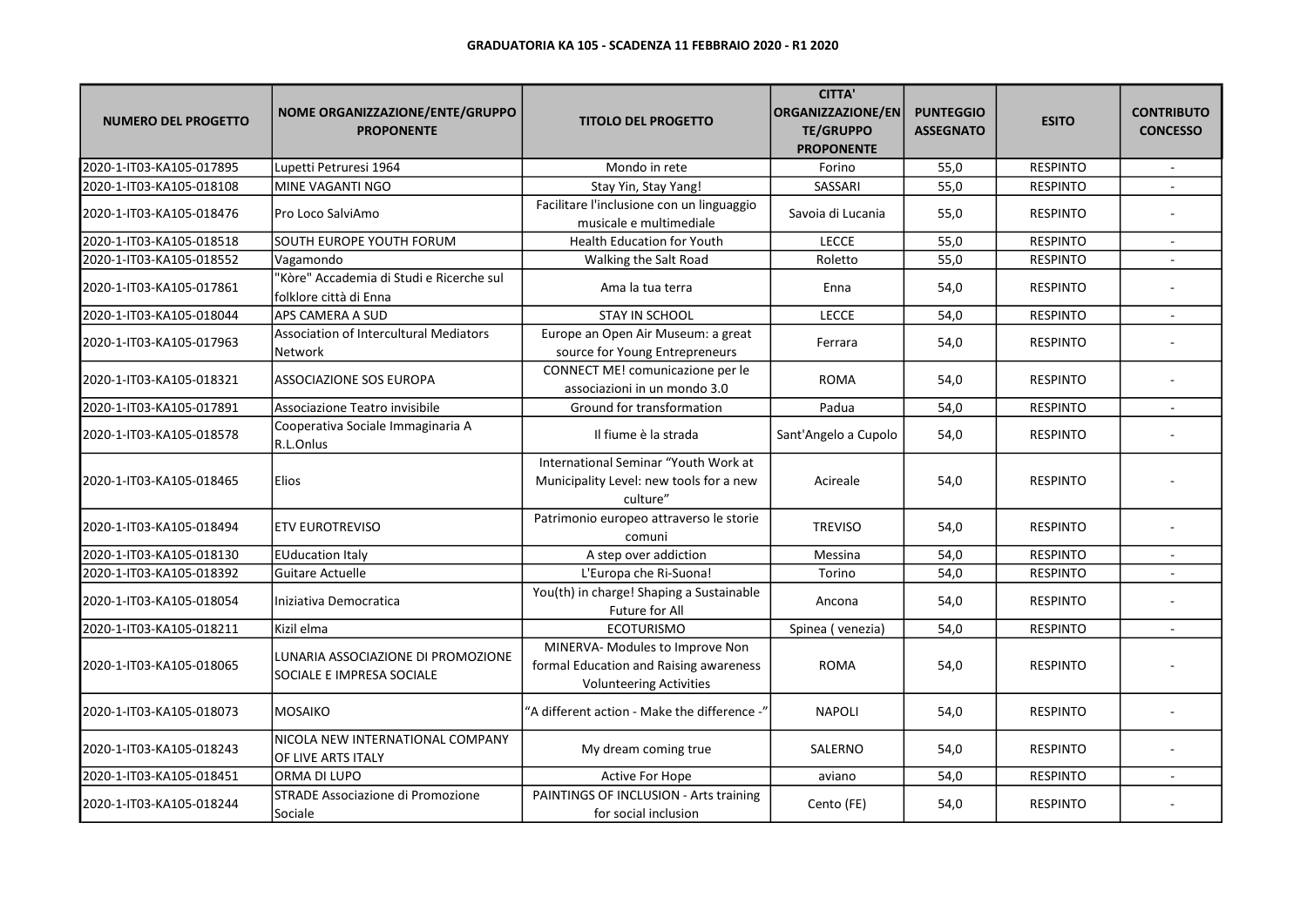| <b>NUMERO DEL PROGETTO</b> | NOME ORGANIZZAZIONE/ENTE/GRUPPO<br><b>PROPONENTE</b>                             | <b>TITOLO DEL PROGETTO</b>                                              | <b>CITTA'</b><br><b>ORGANIZZAZIONE/EN</b><br><b>TE/GRUPPO</b><br><b>PROPONENTE</b> | <b>PUNTEGGIO</b><br><b>ASSEGNATO</b> | <b>ESITO</b>    | <b>CONTRIBUTO</b><br><b>CONCESSO</b> |
|----------------------------|----------------------------------------------------------------------------------|-------------------------------------------------------------------------|------------------------------------------------------------------------------------|--------------------------------------|-----------------|--------------------------------------|
| 2020-1-IT03-KA105-017921   | Associazione di promozione sociale we<br>care                                    | I Am Enough                                                             | Modica                                                                             | 53,5                                 | <b>RESPINTO</b> |                                      |
| 2020-1-IT03-KA105-018100   | "A.T.C. ARTE, CULTURA, TERRITORIO<br>Onlus"                                      | Step by Step                                                            | <b>CAPIZZI</b>                                                                     | 53,0                                 | <b>RESPINTO</b> |                                      |
| 2020-1-IT03-KA105-018284   | Associazione Culturale Entropia                                                  | NoHateSpeech                                                            | Arcavacata di Rende<br>(Cosenza)                                                   | 53,0                                 | <b>RESPINTO</b> |                                      |
| 2020-1-IT03-KA105-018192   | ASSOCIAZIONE DI PROMOZIONE SOCIALE<br><b>JOINT</b>                               | Youthnetworkers                                                         | <b>MILANO</b>                                                                      | 53,0                                 | <b>RESPINTO</b> |                                      |
| 2020-1-IT03-KA105-018268   | Associazione gruppo folk "Città di Tropea"                                       | <b>Stronger Together</b>                                                | Tropea                                                                             | 53,0                                 | <b>RESPINTO</b> |                                      |
| 2020-1-IT03-KA105-018155   | AudioCoop                                                                        | EU.TUNE - European Youth Orchestra for<br>music and culture sharing     | Faenza                                                                             | 53,0                                 | <b>RESPINTO</b> |                                      |
| 2020-1-IT03-KA105-018058   | C.R.E.A Creatività, Recreazione,<br>Educazione, Azione European Youth Group      | Health and Beyond                                                       | Camisano Vicentino                                                                 | 53,0                                 | <b>RESPINTO</b> |                                      |
| 2020-1-IT03-KA105-018049   | <b>EURO SUD</b>                                                                  | THE OUTDOOR CLUB                                                        | <b>TRIGGIANO</b>                                                                   | 53,0                                 | <b>RESPINTO</b> | ×.                                   |
| 2020-1-IT03-KA105-018013   | Make a circle                                                                    | Sustainable Development of Young People<br>from Rural Areas             | Castagnetoli                                                                       | 53,0                                 | <b>RESPINTO</b> |                                      |
| 2020-1-IT03-KA105-018039   | MEDITERRANEA ASSOCIAZIONE PER LO<br><b>SVILUPPO LOCALE</b>                       | A DIFFERENT LEARNING                                                    | <b>BARI</b>                                                                        | 53,0                                 | <b>RESPINTO</b> |                                      |
| 2020-1-IT03-KA105-018183   | Nuova Associazione Pro Loco Biccari                                              | THE GAME OF TRADITION                                                   | Biccari                                                                            | 53,0                                 | <b>RESPINTO</b> |                                      |
| 2020-1-IT03-KA105-018032   | Pro Loco Orta Nova                                                               | Old Traditions for Young Generations                                    | Orta Nova                                                                          | 53,0                                 | <b>RESPINTO</b> |                                      |
| 2020-1-IT03-KA105-018119   | Re Arch                                                                          | Circolarte Lab                                                          | Bacoli                                                                             | 53,0                                 | <b>RESPINTO</b> | $\sim$                               |
| 2020-1-IT03-KA105-017988   | The Rising Stars                                                                 | Different faiths, a thousand opportunities                              | Messina                                                                            | 53,0                                 | <b>RESPINTO</b> |                                      |
| 2020-1-IT03-KA105-018170   | associazione "Futuro"                                                            | SPORTherapy                                                             | Mistretta                                                                          | 52,5                                 | <b>RESPINTO</b> |                                      |
| 2020-1-IT03-KA105-018373   | Associazione Culturale Sportiva<br>Dilettantistica FIORI DEL MANDORLO            | Mitologia                                                               | Agrigento                                                                          | 52,0                                 | <b>RESPINTO</b> |                                      |
| 2020-1-IT03-KA105-018478   | ASSOCIAZIONE INTERNAZIONALE NEW<br><b>HUMANITY</b>                               | "Be human, be universal, be effective!"                                 | <b>GROTTAFERRATA</b>                                                               | 52,0                                 | <b>RESPINTO</b> |                                      |
| 2020-1-IT03-KA105-018206   | Associazione Teatro invisibile                                                   | Mindcraft                                                               | Padua                                                                              | 52,0                                 | <b>RESPINTO</b> |                                      |
| 2020-1-IT03-KA105-018349   | <b>BEL QUEL</b>                                                                  | Enjoy your Youth                                                        | SALA BOLOGNESE                                                                     | 52,0                                 | <b>RESPINTO</b> |                                      |
| 2020-1-IT03-KA105-018550   | <b>COMITATO PROVINCIALE ARCIGAY DI</b><br><b>BOLOGNA IL CASSERO ASSOCIAZIONE</b> | A Shared Place                                                          | <b>BOLOGNA</b>                                                                     | 52,0                                 | <b>RESPINTO</b> |                                      |
| 2020-1-IT03-KA105-018180   | Comune di Collegno                                                               | From a shared past to a collaborative<br>future, Collegno-Sarajevo 2020 | collegno                                                                           | 52,0                                 | <b>RESPINTO</b> |                                      |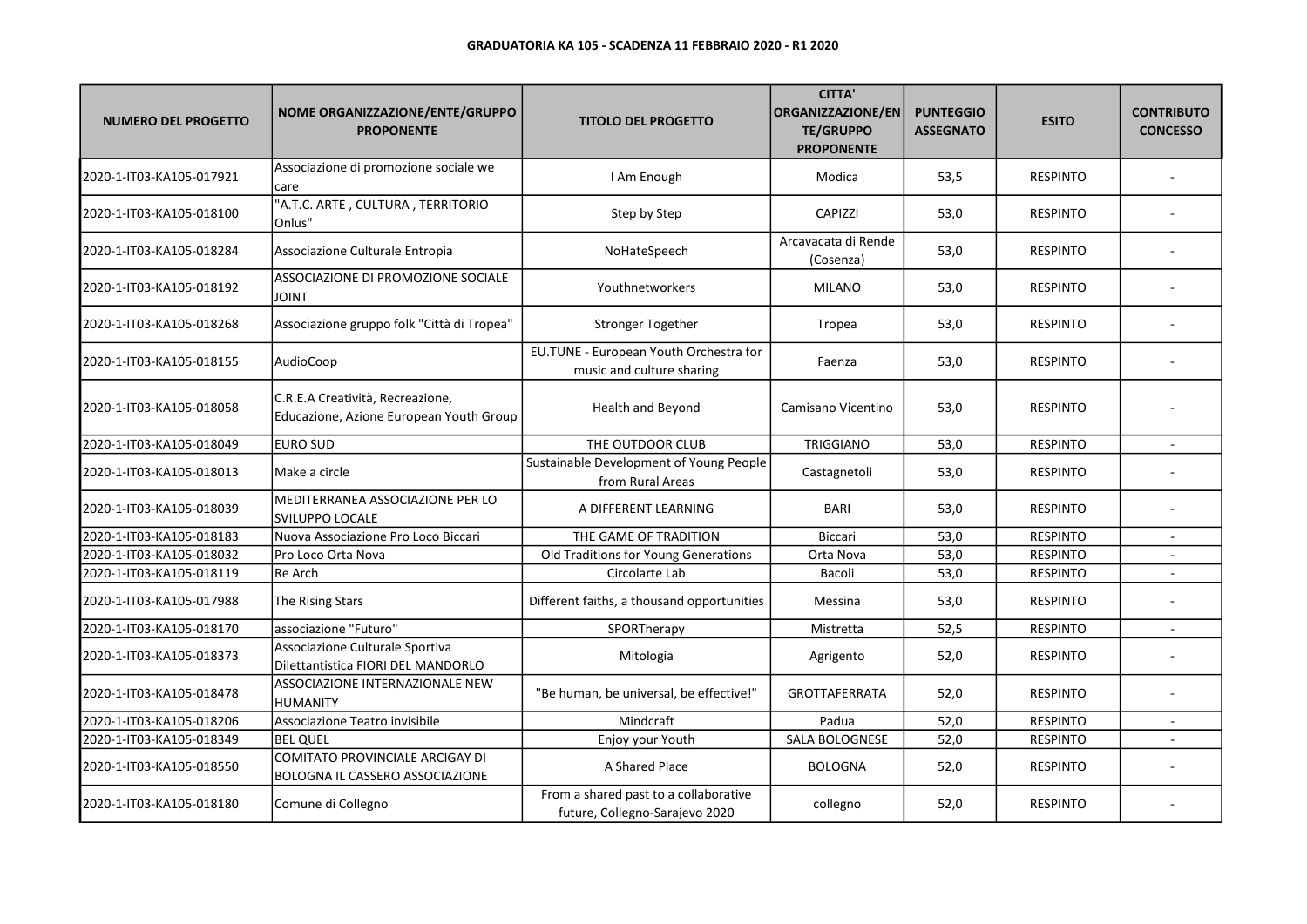| <b>NUMERO DEL PROGETTO</b> | <b>NOME ORGANIZZAZIONE/ENTE/GRUPPO</b><br><b>PROPONENTE</b>                                                   | <b>TITOLO DEL PROGETTO</b>                                                                                       | <b>CITTA'</b><br>ORGANIZZAZIONE/EN<br><b>TE/GRUPPO</b><br><b>PROPONENTE</b> | <b>PUNTEGGIO</b><br><b>ASSEGNATO</b> | <b>ESITO</b>    | <b>CONTRIBUTO</b><br><b>CONCESSO</b> |
|----------------------------|---------------------------------------------------------------------------------------------------------------|------------------------------------------------------------------------------------------------------------------|-----------------------------------------------------------------------------|--------------------------------------|-----------------|--------------------------------------|
| 2020-1-IT03-KA105-018513   | <b>EUducation Italy</b>                                                                                       | Recognize and help domestic violence<br>victims                                                                  | Messina                                                                     | 52,0                                 | <b>RESPINTO</b> |                                      |
| 2020-1-IT03-KA105-018573   | La via Francigena in Tuscia - Viterbo                                                                         | ACTive inclusion on European ROutes<br>develOping enTrepreneuship and soft<br><b>Skills</b>                      | Viterbo                                                                     | 52,0                                 | <b>RESPINTO</b> |                                      |
| 2020-1-IT03-KA105-018112   | MINE VAGANTI NGO                                                                                              | Cultural Entrepreneurship 3.0                                                                                    | SASSARI                                                                     | 52,0                                 | <b>RESPINTO</b> |                                      |
| 2020-1-IT03-KA105-018370   | Novelink                                                                                                      | <b>ACONNECT</b>                                                                                                  | Novellara                                                                   | 52,0                                 | <b>RESPINTO</b> |                                      |
| 2020-1-IT03-KA105-018504   | Observo Onlus                                                                                                 | Stop Hate                                                                                                        | Roma                                                                        | 52,0                                 | <b>RESPINTO</b> |                                      |
| 2020-1-IT03-KA105-018406   | Rivoluzione Di Gruppo                                                                                         | <b>DEMOLIFE</b>                                                                                                  | S.DEMETRIO NE<br>VESTINI (AQ) ITALY                                         | 52,0                                 | <b>RESPINTO</b> |                                      |
| 2020-1-IT03-KA105-018030   | The Rising Stars                                                                                              | <b>Bee Mindful</b>                                                                                               | Messina                                                                     | 52,0                                 | <b>RESPINTO</b> |                                      |
| 2020-1-IT03-KA105-018424   | Arte e Cultura Sociale                                                                                        | Digital Awareness Methods for<br>Newcomers - I learnt to promote EU<br>opportunities to youth with digital tools | Bedizzole                                                                   | 51,0                                 | <b>RESPINTO</b> |                                      |
| 2020-1-IT03-KA105-018339   | <b>ASSOCIAZIONE AVANTI UNITA</b>                                                                              | <b>GREEN UP: Solution to plastic pollution</b>                                                                   | <b>TARANTO</b>                                                              | 51,0                                 | <b>RESPINTO</b> |                                      |
| 2020-1-IT03-KA105-018409   | Associazione Bouligar                                                                                         | Mindful Activism for Youth Well-Bing                                                                             | Ostana                                                                      | 51,0                                 | <b>RESPINTO</b> |                                      |
| 2020-1-IT03-KA105-018234   | ASSOCIAZIONE DI PROMOZIONE SOCIALE<br>YOUNG EFFECT                                                            | No more red shoes                                                                                                | <b>MAGENTA</b>                                                              | 51,0                                 | <b>RESPINTO</b> |                                      |
| 2020-1-IT03-KA105-018254   | Centro Studi Metiva Academy per lo<br>sviluppo della cultura imprenditoriale e<br>digitale in Italia e estero | <b>GIRLS GO STEAM</b>                                                                                            | Cava dei Tirreni (SA)                                                       | 51,0                                 | <b>RESPINTO</b> |                                      |
| 2020-1-IT03-KA105-018551   | Chorus Inside - International Choral<br>Federation                                                            | ATF: Arte e tecnologia per il futuro                                                                             | Chieti                                                                      | 51,0                                 | <b>RESPINTO</b> |                                      |
| 2020-1-IT03-KA105-018091   | <b>MV INTERNATIONAL</b>                                                                                       | A Look Into Refugees Shadow                                                                                      | SASSARI                                                                     | 51,0                                 | <b>RESPINTO</b> | ×.                                   |
| 2020-1-IT03-KA105-018507   | Pro loco Brindisi Montagna                                                                                    | The fantastic 4R                                                                                                 | Brindisi di Montagna                                                        | 51,0                                 | <b>RESPINTO</b> |                                      |
| 2020-1-IT03-KA105-018282   | Pro Loco Soul Express Marianella                                                                              | You are the world                                                                                                | Napoli                                                                      | 51,0                                 | <b>RESPINTO</b> | $\overline{a}$                       |
| 2020-1-IT03-KA105-017917   | Youth Europe Service                                                                                          | Youth Creativity for Environment<br>Protection                                                                   | Potenza                                                                     | 51,0                                 | <b>RESPINTO</b> |                                      |
| 2020-1-IT03-KA105-018166   | <b>ACROSS EUROPE ACADEMY</b>                                                                                  | Sport as vehicle of social inclusion of<br>migrants in social life                                               | Nicotera                                                                    | 50,0                                 | <b>RESPINTO</b> |                                      |
| 2020-1-IT03-KA105-017919   | ASSOCIAZIONE CULTURALE "PARADISO<br>ARBERESCH"                                                                | United in diversity                                                                                              | PALAZZO ADRIANO                                                             | 50,0                                 | <b>RESPINTO</b> |                                      |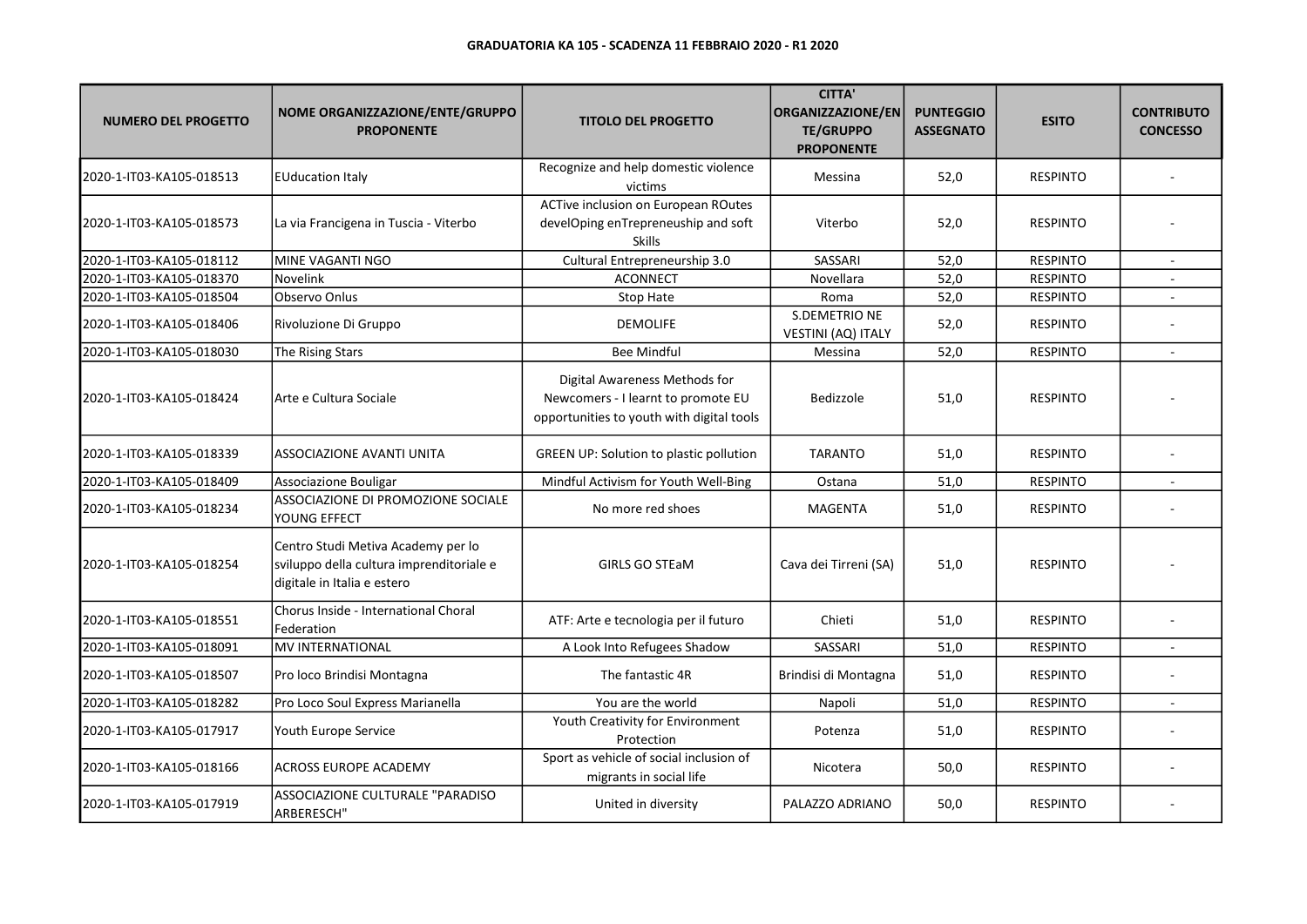| <b>NUMERO DEL PROGETTO</b> | NOME ORGANIZZAZIONE/ENTE/GRUPPO<br><b>PROPONENTE</b>                      | <b>TITOLO DEL PROGETTO</b>                                                      | <b>CITTA'</b><br><b>ORGANIZZAZIONE/EN</b><br><b>TE/GRUPPO</b><br><b>PROPONENTE</b> | <b>PUNTEGGIO</b><br><b>ASSEGNATO</b> | <b>ESITO</b>    | <b>CONTRIBUTO</b><br><b>CONCESSO</b> |
|----------------------------|---------------------------------------------------------------------------|---------------------------------------------------------------------------------|------------------------------------------------------------------------------------|--------------------------------------|-----------------|--------------------------------------|
| 2020-1-IT03-KA105-018017   | Associazione di Promozione Sociale "YES -<br>Youth Europe and Solidarity" | Different Version of Social Inclusion                                           | Potenza                                                                            | 50,0                                 | <b>RESPINTO</b> |                                      |
| 2020-1-IT03-KA105-018340   | Associazione di Promozione Sociale "YES -<br>Youth Europe and Solidarity" | SPORTivate                                                                      | Potenza                                                                            | 50,0                                 | <b>RESPINTO</b> |                                      |
| 2020-1-IT03-KA105-017810   | Associazone Comunità Senegalese Del<br>Trentino - ACSET                   | Focus on Youth Entrepreneurship                                                 | <b>TRENTO</b>                                                                      | 50,0                                 | <b>RESPINTO</b> |                                      |
| 2020-1-IT03-KA105-018529   | <b>BASILICATA LINK</b>                                                    | I am OUT                                                                        | <b>MATERA</b>                                                                      | 50,0                                 | <b>RESPINTO</b> |                                      |
| 2020-1-IT03-KA105-018361   | Centro Turistico Giovanile C.T.G. Melphicta                               | <b>Green Power</b>                                                              | Molfetta                                                                           | 50,0                                 | <b>RESPINTO</b> |                                      |
| 2020-1-IT03-KA105-018216   | discovery together                                                        | Let's discover the world of autistic young<br>people by including them socially | venice                                                                             | 50,0                                 | <b>RESPINTO</b> |                                      |
| 2020-1-IT03-KA105-017815   | Euro-Mediterranean Association of<br><b>Exchanges Volunteers Events</b>   | Youth Matters in Fighting Violent<br>Extremism                                  | Favara                                                                             | 50,0                                 | <b>RESPINTO</b> |                                      |
| 2020-1-IT03-KA105-018477   | Gruppo Pax                                                                | <b>INandOUT</b>                                                                 | Sutri (VT)                                                                         | 50,0                                 | <b>RESPINTO</b> | $\sim$                               |
| 2020-1-IT03-KA105-018153   | Laureati in movimento                                                     | <b>DIVERSAMENTE INCLUSI</b>                                                     | Bitonto                                                                            | 50,0                                 | <b>RESPINTO</b> |                                      |
| 2020-1-IT03-KA105-018090   | MV INTERNATIONAL                                                          | Master the Gender!                                                              | SASSARI                                                                            | 50,0                                 | <b>RESPINTO</b> | $\sim$                               |
| 2020-1-IT03-KA105-018384   | Pimonte Domani                                                            | JobUp                                                                           | Pimonte                                                                            | 50,0                                 | <b>RESPINTO</b> |                                      |
| 2020-1-IT03-KA105-018403   | Sapienza ed Abilità                                                       | Keep Calm and Save the Earth                                                    | Venice (Marghera)                                                                  | 50,0                                 | <b>RESPINTO</b> |                                      |
| 2020-1-IT03-KA105-018079   | Associazione Mons.Raffaello delle Nocche                                  | Apri le tue braccia, apri la tua mente                                          | OLIVETO LUCANO<br>(MT)                                                             | 49,5                                 | <b>RESPINTO</b> |                                      |
| 2020-1-IT03-KA105-018086   | ASSOCIAZIONE PROLOCO COLLIANO                                             | Think green!                                                                    | COLLIANO                                                                           | 49,5                                 | <b>RESPINTO</b> |                                      |
| 2020-1-IT03-KA105-017867   | Youth Academic Initiatives                                                | More Active on Youth Involvement, More<br>healthy                               | <b>ROME</b>                                                                        | 49,5                                 | <b>RESPINTO</b> |                                      |
| 2020-1-IT03-KA105-018460   | ASSOCIAZIONE AFRO-ITALIANA Onlus -<br><b>AAI Onlus</b>                    | Youth and Democracy Study Visit                                                 | CASSINA DE PECCHI<br><b>MILANO</b>                                                 | 49,0                                 | <b>RESPINTO</b> |                                      |
| 2020-1-IT03-KA105-018240   | ASSOCIAZIONE CULTURALE BEYOND<br><b>BORDERS CORATO</b>                    | Spray it Away                                                                   | <b>CORATO BA</b>                                                                   | 49,0                                 | <b>RESPINTO</b> |                                      |
| 2020-1-IT03-KA105-018074   | Associazione Giovanile di Promozione<br>Sociale Nous                      | The Digital Youth Worker                                                        | Camposano                                                                          | 49,0                                 | <b>RESPINTO</b> |                                      |
| 2020-1-IT03-KA105-018085   | ASSOCIAZIONE SLOW TOURISM ALTO<br>ADIGE                                   | Nuovi imprenditori Europei per l'ambiente                                       | Bolzano                                                                            | 49,0                                 | <b>RESPINTO</b> |                                      |
| 2020-1-IT03-KA105-018139   | Comunitá Promozione e Sviluppo                                            | Sii Attivo, Sii occupato                                                        | Castellammare di<br>Stabia (NA)                                                    | 49,0                                 | <b>RESPINTO</b> |                                      |
| 2020-1-IT03-KA105-018441   | <b>FREEMINDS IN ACTION</b>                                                | Hate is Not My Mate                                                             | <b>FAVARA</b>                                                                      | 49,0                                 | <b>RESPINTO</b> |                                      |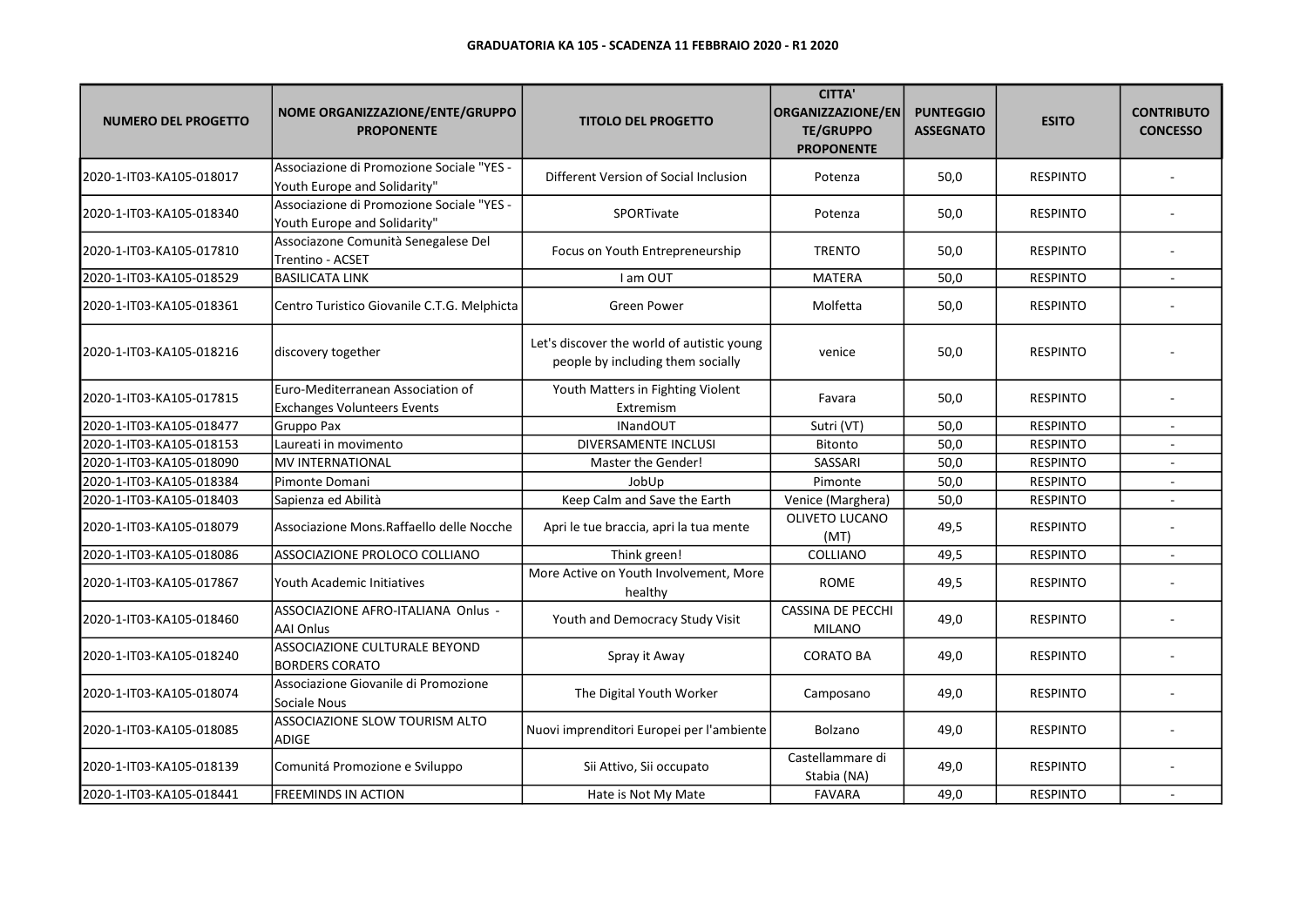| <b>NUMERO DEL PROGETTO</b> | NOME ORGANIZZAZIONE/ENTE/GRUPPO<br><b>PROPONENTE</b>          | <b>TITOLO DEL PROGETTO</b>                                                   | <b>CITTA'</b><br><b>ORGANIZZAZIONE/EN</b><br><b>TE/GRUPPO</b><br><b>PROPONENTE</b> | <b>PUNTEGGIO</b><br><b>ASSEGNATO</b> | <b>ESITO</b>    | <b>CONTRIBUTO</b><br><b>CONCESSO</b> |
|----------------------------|---------------------------------------------------------------|------------------------------------------------------------------------------|------------------------------------------------------------------------------------|--------------------------------------|-----------------|--------------------------------------|
| 2020-1-IT03-KA105-018509   | IPSIA - Istituto Pace Sviluppo Innovazione<br>ACLI - Sardegna | <b>International Cooperation Summer School</b>                               | Cagliari                                                                           | 49,0                                 | <b>RESPINTO</b> |                                      |
| 2020-1-IT03-KA105-018109   | MINE VAGANTI NGO                                              | Keep Calm, Be Europe!                                                        | <b>SASSARI</b>                                                                     | 49,0                                 | <b>RESPINTO</b> |                                      |
| 2020-1-IT03-KA105-018520   | <b>ADRA Italia Onlus</b>                                      | Youth Participation against Discrimination<br>Part 2                         | Roma                                                                               | 48,5                                 | <b>RESPINTO</b> |                                      |
| 2020-1-IT03-KA105-018405   | A. P. S. Senzaspine                                           | BEETHOVEN 2020: a hymn to Europe                                             | Bologna                                                                            | 48,0                                 | <b>RESPINTO</b> |                                      |
| 2020-1-IT03-KA105-017863   | ASSOCIAZIONE CULTURALE E FOLK "SU<br>lmasu"                   | What a wonderful work!                                                       | ELMAS (CA)                                                                         | 48,0                                 | <b>RESPINTO</b> |                                      |
| 2020-1-IT03-KA105-018454   | ASSOCIAZIONE CULTURALE LINK                                   | Let the music play - MEDley                                                  | ALTAMURA                                                                           | 48,0                                 | <b>RESPINTO</b> |                                      |
| 2020-1-IT03-KA105-017892   | Associazione di Cultura Folkloristica "La<br>'Serra"          | In cammino verso la cultura per il futuro                                    | Serre                                                                              | 48,0                                 | <b>RESPINTO</b> |                                      |
| 2020-1-IT03-KA105-018453   | Associazione Protezione Civile Gruppo<br>Lucano               | Rural Boost: Support youth development<br>in internal areas                  | Viggiano                                                                           | 48,0                                 | <b>RESPINTO</b> |                                      |
| 2020-1-IT03-KA105-018193   | Centro Studi di Cultura Europea                               | Dream & Dance                                                                | Roccalumera                                                                        | 48,0                                 | <b>RESPINTO</b> |                                      |
| 2020-1-IT03-KA105-018059   | Comune di Sennori                                             | On the Path of Inclusion                                                     | Sennori                                                                            | 48,0                                 | <b>RESPINTO</b> | $\overline{a}$                       |
| 2020-1-IT03-KA105-018123   | COMUNE DI VIETRI DI POTENZA                                   | "RECA - RESPONSABILITA' E<br>CONSAPEVOLEZZA AMBIENTALE"                      | Potenza                                                                            | 48,0                                 | <b>RESPINTO</b> |                                      |
| 2020-1-IT03-KA105-017874   | Corale Polifonica Città di Ercolano                           | La Terra è Vita                                                              | Ercolano (NA)                                                                      | 48,0                                 | <b>RESPINTO</b> |                                      |
| 2020-1-IT03-KA105-018575   | Cripta Maynarda                                               | <b>Tools for Entrepreneurs</b>                                               | Grottaminarda                                                                      | 48,0                                 | <b>RESPINTO</b> |                                      |
| 2020-1-IT03-KA105-018072   | I CARE                                                        | There's More Than Grass                                                      | Roma                                                                               | 48,0                                 | <b>RESPINTO</b> |                                      |
| 2020-1-IT03-KA105-018347   | Maison du monde                                               | Learning by Playing                                                          | sant'agata dei goti                                                                | 48,0                                 | <b>RESPINTO</b> |                                      |
| 2020-1-IT03-KA105-018350   | Organizzazione di Volontariato Be Equal                       | The Inclusion for young Europeans!                                           | Cosenza                                                                            | 48,0                                 | <b>RESPINTO</b> |                                      |
| 2020-1-IT03-KA105-018432   | ORGANIZZAZIONE PER L'EDUCAZIONE<br><b>ALLO SPORT</b>          | Inspire, Empower, Create: global youth<br>exchange for inclusive citizenship | <b>ROMA</b>                                                                        | 48,0                                 | <b>RESPINTO</b> |                                      |
| 2020-1-IT03-KA105-017881   | A.S.D. Atletica Bitritto                                      | Gioca con noi, gioca per noi!                                                | <b>Bitritto</b>                                                                    | 47,5                                 | <b>RESPINTO</b> |                                      |
| 2020-1-IT03-KA105-017927   | ASSOCIAZIONE GRUPPO FOLKLORISTICO<br>"GAZZARA"                | Esprimere l'arte                                                             | CALTAVUTURO (PA)                                                                   | 47,0                                 | <b>RESPINTO</b> |                                      |
| 2020-1-IT03-KA105-018423   | Associazione Socio-Culturale Terra Mater                      | BiodiverCity                                                                 | Cicala                                                                             | 47,0                                 | <b>RESPINTO</b> |                                      |
| 2020-1-IT03-KA105-017866   | Associazione Unione                                           | Engaged 4 Volunteering                                                       | Catania                                                                            | 47,0                                 | <b>RESPINTO</b> |                                      |
| 2020-1-IT03-KA105-018519   | <b>Beyond The Horizons</b>                                    | #Trashtag Challenge: Before & After                                          | Orta Nova                                                                          | 47,0                                 | <b>RESPINTO</b> | ×.                                   |
| 2020-1-IT03-KA105-018375   | <b>GARLENDA EUROPEA</b>                                       | Danza e Inclusione                                                           | Garlenda                                                                           | 47,0                                 | <b>RESPINTO</b> |                                      |
| 2020-1-IT03-KA105-018329   | <b>GREY</b>                                                   | tradizioni e identità                                                        | <b>GINOSA</b>                                                                      | 47,0                                 | <b>RESPINTO</b> |                                      |
| 2020-1-IT03-KA105-018114   | MINE VAGANTI NGO                                              | New Healthier Me                                                             | SASSARI                                                                            | 47,0                                 | <b>RESPINTO</b> |                                      |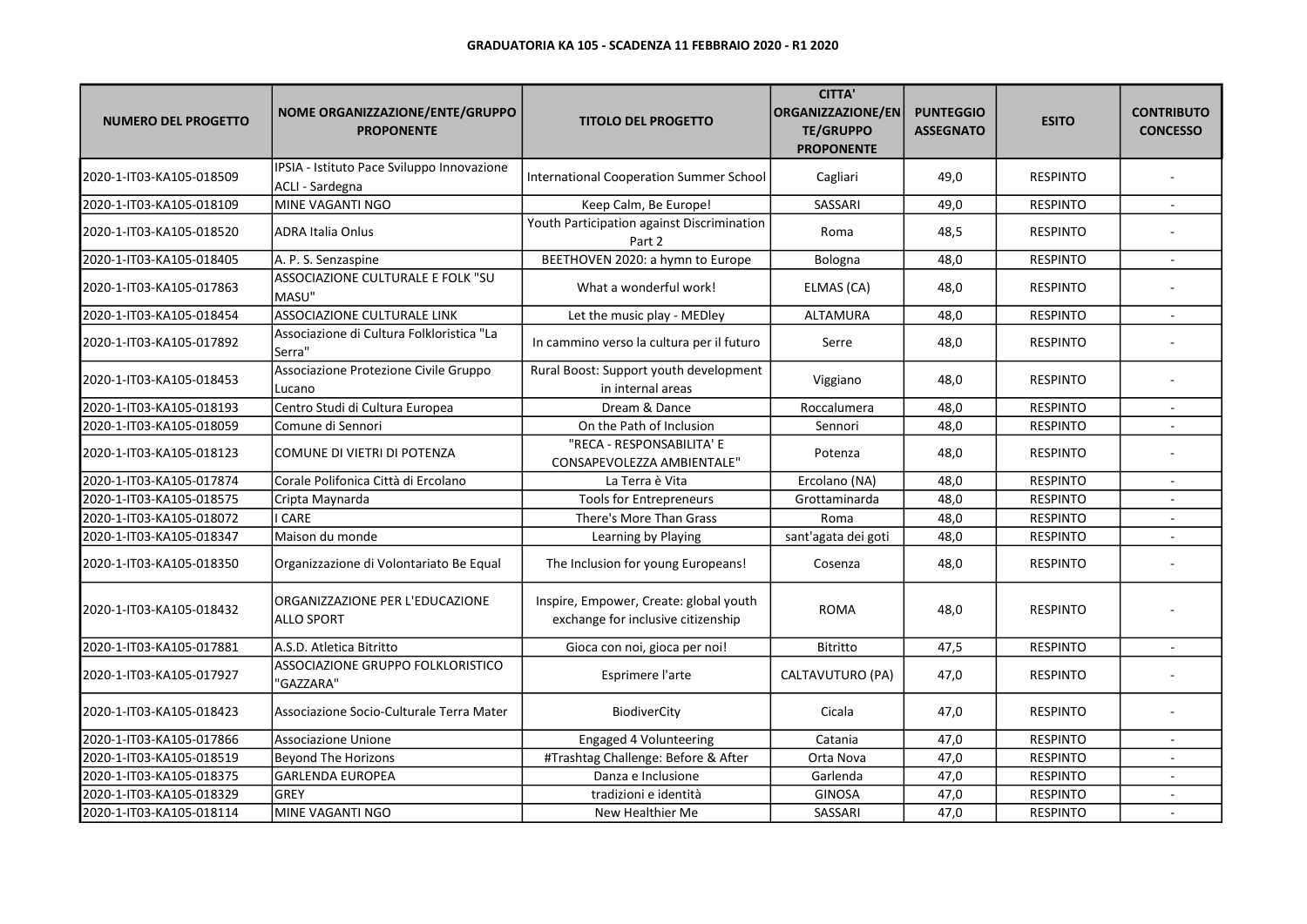| <b>NUMERO DEL PROGETTO</b> | NOME ORGANIZZAZIONE/ENTE/GRUPPO<br><b>PROPONENTE</b>                  | <b>TITOLO DEL PROGETTO</b>                              | <b>CITTA'</b><br>ORGANIZZAZIONE/EN<br><b>TE/GRUPPO</b><br><b>PROPONENTE</b> | <b>PUNTEGGIO</b><br><b>ASSEGNATO</b> | <b>ESITO</b>    | <b>CONTRIBUTO</b><br><b>CONCESSO</b> |
|----------------------------|-----------------------------------------------------------------------|---------------------------------------------------------|-----------------------------------------------------------------------------|--------------------------------------|-----------------|--------------------------------------|
| 2020-1-IT03-KA105-018342   | Nuova Associazione Pro Loco Biccari                                   | European quality products                               | <b>Biccari</b>                                                              | 47,0                                 | <b>RESPINTO</b> | $\sim$                               |
| 2020-1-IT03-KA105-018163   | Porto di terra                                                        | Pathway Toward the Forest                               | POLIZZI GENEROSA                                                            | 47,0                                 | <b>RESPINTO</b> |                                      |
| 2020-1-IT03-KA105-017966   | AMICI DEL VILLAGGIO                                                   | <b>United States of Dance</b>                           | Rosà                                                                        | 46,0                                 | <b>RESPINTO</b> |                                      |
| 2020-1-IT03-KA105-017875   | APS CAMERA A SUD                                                      | SAVE THE MOTHER EARTH                                   | <b>LECCE</b>                                                                | 46,0                                 | <b>RESPINTO</b> |                                      |
| 2020-1-IT03-KA105-018553   | ASSOCIAZIONE CONNECTING EUROPE                                        | Be an Eco-friendly Entrepreneur                         | GIRIFALCO                                                                   | 46,0                                 | <b>RESPINTO</b> |                                      |
| 2020-1-IT03-KA105-017851   | Associazione culturale "(Estmao)<br>SOLIDALE"                         | Abbraccia la diversità                                  | Castel di Lucio (ME)                                                        | 46,0                                 | <b>RESPINTO</b> |                                      |
| 2020-1-IT03-KA105-018009   | Associazione Culturale di Promozione<br>Sociale Gentle Giant          | Go Green, Go Healthy                                    | Ardea                                                                       | 46,0                                 | <b>RESPINTO</b> |                                      |
| 2020-1-IT03-KA105-018169   | Associazione Strumentale Città di Lariano                             | The future is in our (he)arts                           | Lariano                                                                     | 46,0                                 | <b>RESPINTO</b> |                                      |
| 2020-1-IT03-KA105-018205   | Be The Change                                                         | Learn To Lead                                           | Messina                                                                     | 46,0                                 | <b>RESPINTO</b> | $\sim$                               |
| 2020-1-IT03-KA105-018496   | CANTORI POPOLARI DELLE ISOLE EOLIE                                    | <b>Earth Breath</b>                                     | Lipari                                                                      | 46,0                                 | <b>RESPINTO</b> |                                      |
| 2020-1-IT03-KA105-018229   | Centro educativo di progettazione e<br>hosting internazionale         | Think and Act Together: Save the Future                 | treviso                                                                     | 46,0                                 | <b>RESPINTO</b> |                                      |
| 2020-1-IT03-KA105-018048   | Comunità di Supereroi                                                 | <b>Building Block of Communication</b>                  | <b>GUSPINI</b>                                                              | 46,0                                 | <b>RESPINTO</b> |                                      |
| 2020-1-IT03-KA105-017899   | <b>EURO SUD</b>                                                       | <b>CREATIVE TRIBE</b>                                   | TRIGGIANO                                                                   | 46,0                                 | <b>RESPINTO</b> |                                      |
| 2020-1-IT03-KA105-018230   | Giovani per Anversa                                                   | Literature and Music, a cultural alliance               | Roma                                                                        | 46,0                                 | <b>RESPINTO</b> |                                      |
| 2020-1-IT03-KA105-018437   | MUOVIMENTE SOCIETA COOPERATIVA<br>SOCIALE                             | Narratives for Social Action                            | <b>VITERBO</b>                                                              | 46,0                                 | <b>RESPINTO</b> |                                      |
| 2020-1-IT03-KA105-018446   | MUOVIMENTE SOCIETA COOPERATIVA<br><b>SOCIALE</b>                      | Say, Act: Never This Again!                             | <b>VITERBO</b>                                                              | 46,0                                 | <b>RESPINTO</b> |                                      |
| 2020-1-IT03-KA105-017898   | <b>SOF ITALY</b>                                                      | MEDITERRANEAN FULL OF LIFE I COLORI<br>DEL MEDITERRANEO | TRIGGIANO                                                                   | 46,0                                 | <b>RESPINTO</b> |                                      |
| 2020-1-IT03-KA105-018225   | Altera Logos                                                          | Learning to Code, Changing the World                    | Santa Maria Capua<br>Vetere                                                 | 45,0                                 | <b>RESPINTO</b> |                                      |
| 2020-1-IT03-KA105-017813   | Associazione per lo sviluppo, l'Educazione<br>e la Solidarietà - ASES | Fighting Racism: Devine coming to dinner<br>tonight     | piombino li                                                                 | 45,0                                 | <b>RESPINTO</b> |                                      |
| 2020-1-IT03-KA105-018400   | Club Amici di Salvatore Quasimodo                                     | Empower your business idea                              | Roccalumera                                                                 | 45,0                                 | <b>RESPINTO</b> |                                      |
| 2020-1-IT03-KA105-018142   | <b>ORIEL ETS</b>                                                      | PensaCi                                                 | Dossobuono, Verona                                                          | 45,0                                 | <b>RESPINTO</b> |                                      |
| 2020-1-IT03-KA105-018064   | I CARE                                                                | Tune Togheter                                           | Roma                                                                        | 44,5                                 | <b>RESPINTO</b> |                                      |
| 2020-1-IT03-KA105-017985   | Associazione Culturale Usamborgia                                     | Why Placemaking?                                        | Avola                                                                       | 44,0                                 | <b>RESPINTO</b> |                                      |
| 2020-1-IT03-KA105-018047   | Comunità di Supereroi                                                 | <b>Blue Whale</b>                                       | <b>GUSPINI</b>                                                              | 44,0                                 | <b>RESPINTO</b> |                                      |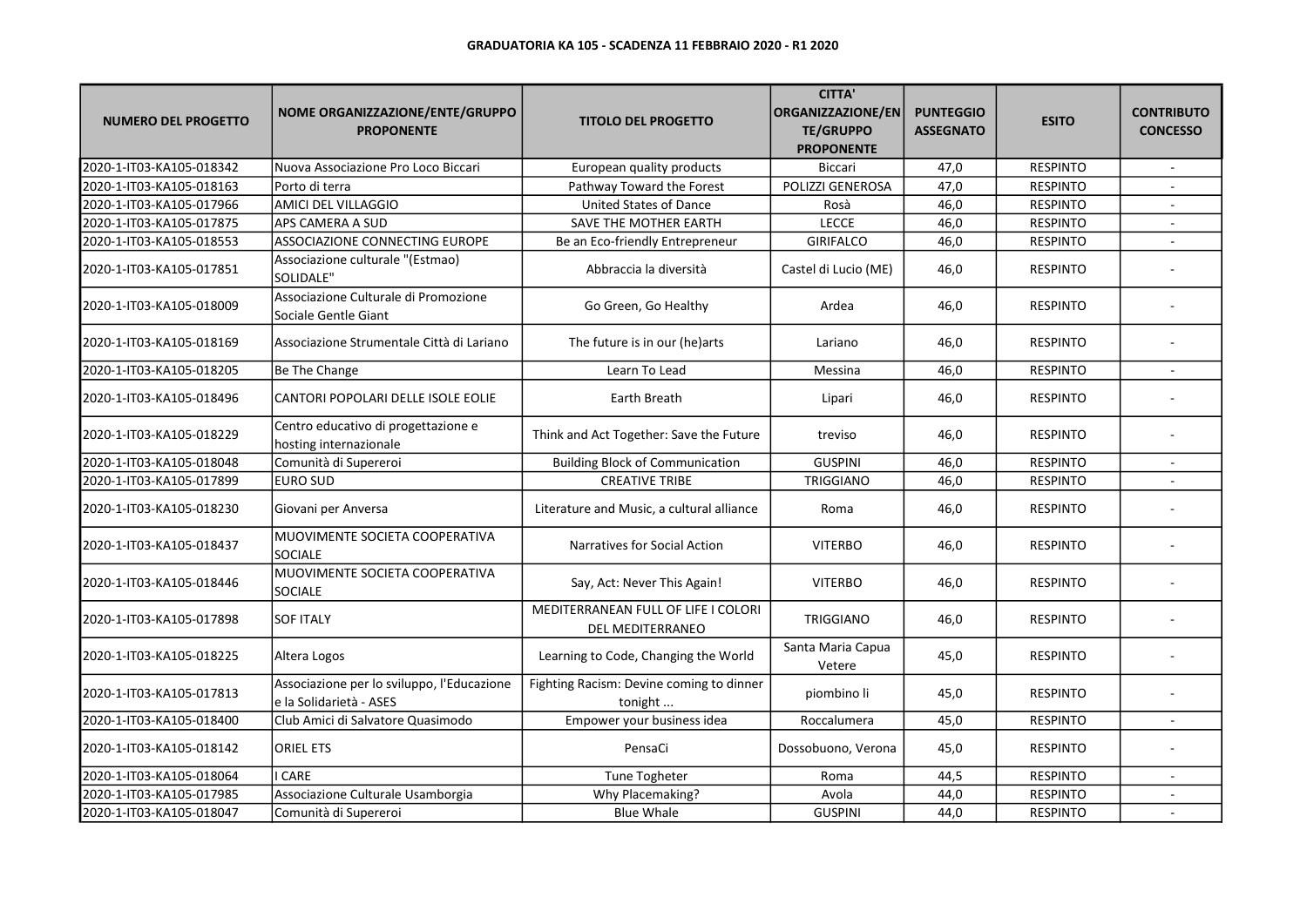| <b>NUMERO DEL PROGETTO</b> | NOME ORGANIZZAZIONE/ENTE/GRUPPO<br><b>PROPONENTE</b>    | <b>TITOLO DEL PROGETTO</b>                                                            | <b>CITTA'</b><br>ORGANIZZAZIONE/EN<br><b>TE/GRUPPO</b><br><b>PROPONENTE</b> | <b>PUNTEGGIO</b><br><b>ASSEGNATO</b> | <b>ESITO</b>    | <b>CONTRIBUTO</b><br><b>CONCESSO</b> |
|----------------------------|---------------------------------------------------------|---------------------------------------------------------------------------------------|-----------------------------------------------------------------------------|--------------------------------------|-----------------|--------------------------------------|
| 2020-1-IT03-KA105-017992   | <b>EUROFORMAZ - ONLUS</b>                               | Active Participation In Life:<br>Entrepreneurship                                     | San Ferdinando                                                              | 44,0                                 | <b>RESPINTO</b> |                                      |
| 2020-1-IT03-KA105-017853   | Giovani Progettisiti                                    | Social Entrepreneurs in Action                                                        | Venezia                                                                     | 44,0                                 | <b>RESPINTO</b> | $\overline{a}$                       |
| 2020-1-IT03-KA105-018336   | L'Universale 2000 Società Cooperativa<br>Sociale a.r.l. | S.K.ILL. F.U.L.L. Y- Soft Key skiLLs<br>development For yoUng peopLe<br>empLoYabilitY | Vetralla                                                                    | 44,0                                 | <b>RESPINTO</b> |                                      |
| 2020-1-IT03-KA105-018154   | <b>ORIEL ETS</b>                                        | Dacci la Voce                                                                         | Dossobuono, Verona                                                          | 44,0                                 | <b>RESPINTO</b> |                                      |
| 2020-1-IT03-KA105-018326   | <b>CLIF</b>                                             | Giovani e mobilita': cittadinanza giusta ed<br>attiva                                 | lamezia terme                                                               | 43,5                                 | <b>RESPINTO</b> |                                      |
| 2020-1-IT03-KA105-017999   | Arte e Cultura Sociale                                  | Learning out of the box                                                               | Bedizzole                                                                   | 43,0                                 | <b>RESPINTO</b> |                                      |
| 2020-1-IT03-KA105-018215   | discovery together                                      | Inclusione Sociale Mediante la Creatività                                             | venice                                                                      | 43,0                                 | <b>RESPINTO</b> |                                      |
| 2020-1-IT03-KA105-018141   | associazione culturale giovanile "Hello<br>mondo"       | Euroart                                                                               | Pignola (PZ)                                                                | 42,0                                 | <b>RESPINTO</b> |                                      |
| 2020-1-IT03-KA105-018435   | <b>Babele onlus</b>                                     | Let's protect our home!                                                               | Pavia                                                                       | 42,0                                 | <b>RESPINTO</b> |                                      |
| 2020-1-IT03-KA105-018442   | <b>COMUNE DI FANANO</b>                                 | YOUMOVE: Youth MObility and Vocational<br>Exchanges                                   | Fanano                                                                      | 42,0                                 | <b>RESPINTO</b> |                                      |
| 2020-1-IT03-KA105-017977   | EUROGEMS ASSOCIAZIONE DI<br>PROMOZIONE SOCIALE          | Youth Work for Managing Refugee Crisis                                                | <b>TREVISO</b>                                                              | 42,0                                 | <b>RESPINTO</b> |                                      |
| 2020-1-IT03-KA105-018182   | EUROGEMS ASSOCIAZIONE DI<br>PROMOZIONE SOCIALE          | Innovative Design Thinking Approach at<br>Youth Work                                  | <b>TREVISO</b>                                                              | 42,0                                 | <b>RESPINTO</b> |                                      |
| 2020-1-IT03-KA105-018461   | <b>Fondazione Discanto</b>                              | Hate for Nothing (II)                                                                 | Mozzecane                                                                   | 42,0                                 | <b>RESPINTO</b> |                                      |
| 2020-1-IT03-KA105-017883   | Associazione Culturale Imago Lucus                      | Fotografiamo il nostro futuro                                                         | Potenza                                                                     | 41,0                                 | <b>RESPINTO</b> |                                      |
| 2020-1-IT03-KA105-018173   | Associazione Culturale Usamborgia                       | All Roads Lead to Mythology                                                           | Avola                                                                       | 40,0                                 | <b>RESPINTO</b> |                                      |
| 2020-1-IT03-KA105-018408   | Comitato Gemellaggi di Terracina                        | Zero Waste: from discussion to action                                                 | Terracina                                                                   | 40,0                                 | <b>RESPINTO</b> |                                      |
| 2020-1-IT03-KA105-018131   | INNOVAEurope                                            | <b>BRIDGING YOUNG PEOPLE THROUGH</b><br><b>ENVIRONMENTAL PROTECTION</b>               | Roccalumera                                                                 | 40,0                                 | <b>RESPINTO</b> |                                      |
| 2020-1-IT03-KA105-018046   | NICOLA NEW INTERNATIONAL COMPANY<br>OF LIVE ARTS ITALY  | Reuse and Recreate                                                                    | SALERNO                                                                     | 40,0                                 | <b>RESPINTO</b> |                                      |
| 2020-1-IT03-KA105-018304   | <b>SAGITTARIUS</b>                                      | The Path of Women in Labour Market                                                    | SAN FERDINANDO                                                              | 40,0                                 | <b>RESPINTO</b> |                                      |
| 2020-1-IT03-KA105-018187   | WeSound                                                 | InsideOut                                                                             | Caselle Torinese                                                            | 40,0                                 | <b>RESPINTO</b> |                                      |
| 2020-1-IT03-KA105-018401   | Associazione Culturale Usamborgia                       | <b>Talent Factory Italy</b>                                                           | Avola                                                                       | 39,0                                 | <b>RESPINTO</b> |                                      |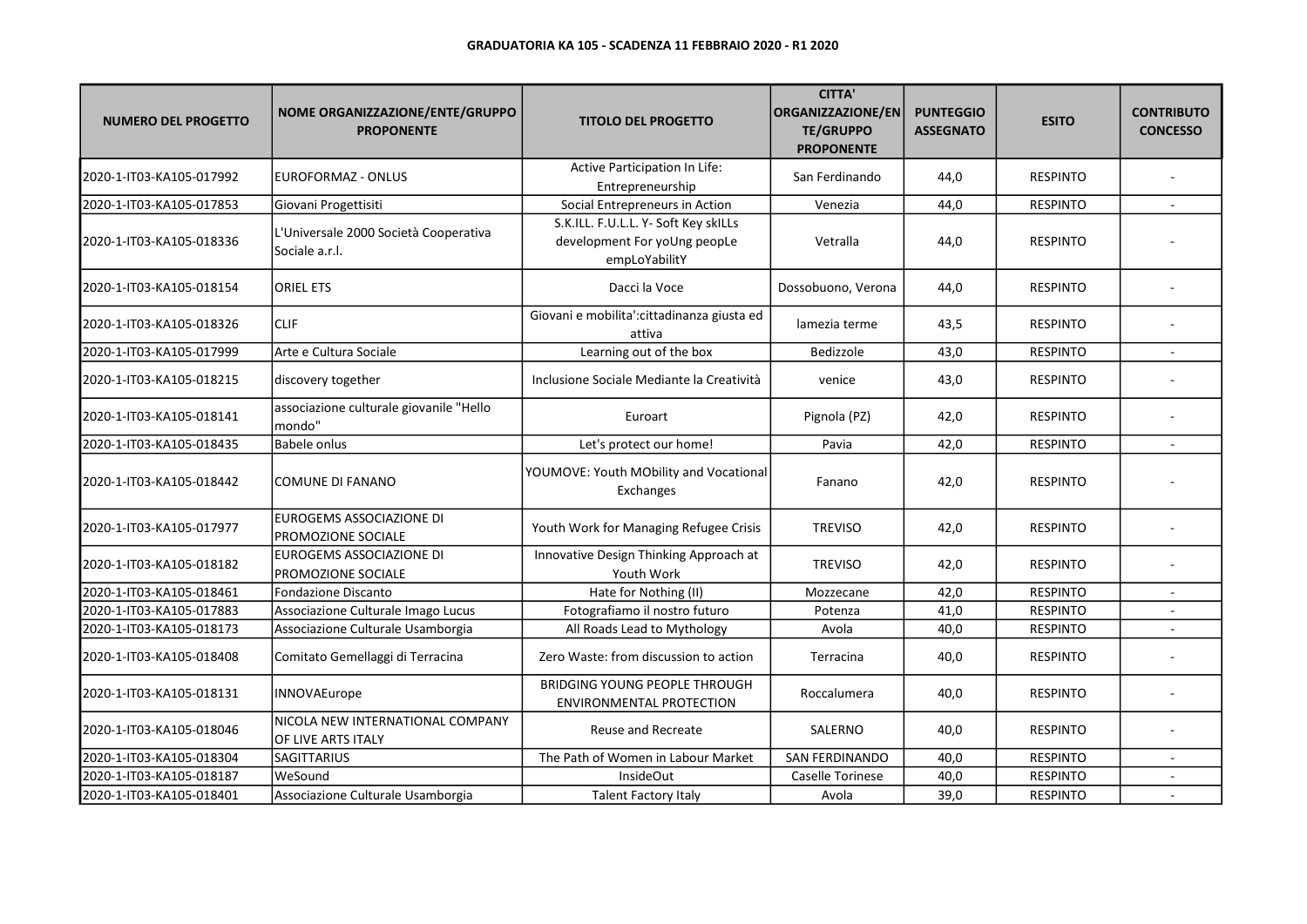| <b>NUMERO DEL PROGETTO</b> | NOME ORGANIZZAZIONE/ENTE/GRUPPO<br><b>PROPONENTE</b>                       | <b>TITOLO DEL PROGETTO</b>                                        | <b>CITTA'</b><br>ORGANIZZAZIONE/EN<br><b>TE/GRUPPO</b><br><b>PROPONENTE</b> | <b>PUNTEGGIO</b><br><b>ASSEGNATO</b> | <b>ESITO</b>    | <b>CONTRIBUTO</b><br><b>CONCESSO</b> |
|----------------------------|----------------------------------------------------------------------------|-------------------------------------------------------------------|-----------------------------------------------------------------------------|--------------------------------------|-----------------|--------------------------------------|
| 2020-1-IT03-KA105-018185   | <b>EURO SUD</b>                                                            | "QUALITY OF YOUTH WORK: SOFT SKILLS<br>for INCLUSION"             | TRIGGIANO                                                                   | 39,0                                 | <b>RESPINTO</b> |                                      |
| 2020-1-IT03-KA105-018376   | <b>OSC ONLUS</b>                                                           | <b>GIOVANI OGGI</b>                                               | Cosenza                                                                     | 39,0                                 | <b>RESPINTO</b> |                                      |
| 2020-1-IT03-KA105-018167   | <b>EURO SUD</b>                                                            | Agripreneurs for Sustainable Development                          | <b>TRIGGIANO</b>                                                            | 38,0                                 | <b>RESPINTO</b> |                                      |
| 2020-1-IT03-KA105-018068   | <b>SAGITTARIUS</b>                                                         | Shape of Future - Career Management                               | <b>SAN FERDINANDO</b>                                                       | 38,0                                 | <b>RESPINTO</b> |                                      |
| 2020-1-IT03-KA105-018056   | Associazione Culturale Usamborgia                                          | <b>Tell Your Story</b>                                            | Avola                                                                       | 37,0                                 | <b>RESPINTO</b> | $\overline{a}$                       |
| 2020-1-IT03-KA105-018271   | ASSOCIAZIONE ESTATE INTERNAZIONALE<br><b>DEL FOLKLORE</b>                  | The PowEr of AcCeptancE                                           | CASTROVILLARI                                                               | 37,0                                 | <b>RESPINTO</b> |                                      |
| 2020-1-IT03-KA105-018313   | AltroModo Flegreo Social promotion<br>association                          | <b>COMMUNITY GARDENS IN EUROPE.</b><br>Socializing the Experience | Giugliano in Campania                                                       | 36,0                                 | <b>RESPINTO</b> |                                      |
| 2020-1-IT03-KA105-018050   | <b>EURO SUD</b>                                                            | Tailoring SDGs into the culture of<br>volunteering                | <b>TRIGGIANO</b>                                                            | 36,0                                 | <b>RESPINTO</b> |                                      |
| 2020-1-IT03-KA105-017865   | AMAB-LUCANIA ASSOCIAZIONE<br>MEDITERRANEA AGRICOLTURA BIOLOGICA<br>LUCANIA | Il cibo inteligente                                               | Potenza                                                                     | 35,0                                 | <b>RESPINTO</b> |                                      |
| 2020-1-IT03-KA105-017967   | Associazione "Demetra"                                                     | Riciclaggio: cultura arte e creatività                            | Sorbo San Basile (Cz)                                                       | 35,0                                 | <b>RESPINTO</b> |                                      |
| 2020-1-IT03-KA105-017848   | <b>GIOINEZZA &amp; VITA</b>                                                | PROGETTO PER LO SVILUPPO SOCIALE<br><b>GIOVANILE</b>              | Catania                                                                     | 35,0                                 | <b>RESPINTO</b> |                                      |
| 2020-1-IT03-KA105-018500   | Melagodo Club                                                              | Giochiamo per l'Inclusione                                        | Orta Nova                                                                   | 35,0                                 | <b>RESPINTO</b> |                                      |
| 2020-1-IT03-KA105-017904   | ASSOCIAZIONE CULTURALE GIOVENTU'<br>2000                                   | Gold is in the dish                                               | SAN GREGORIO<br><b>MAGNO</b>                                                | 33,0                                 | <b>RESPINTO</b> |                                      |
| 2020-1-IT03-KA105-017852   | Giovani Progettisiti                                                       | Disastri Naturali                                                 | Venezia                                                                     | 33,0                                 | <b>RESPINTO</b> |                                      |
| 2020-1-IT03-KA105-018239   | Kizil elma                                                                 | Transizione Ecologica                                             | Spinea (venezia)                                                            | 33,0                                 | <b>RESPINTO</b> | $\sim$                               |
| 2020-1-IT03-KA105-017878   | Traguardo Europa                                                           | IncluSI senza Pregiudizi                                          | Potenza                                                                     | 33,0                                 | <b>RESPINTO</b> | $\sim$                               |
| 2020-1-IT03-KA105-018295   | Gruppo Is Messaieddas                                                      | Danze senza frontiere                                             | lSan Nicolò D'Arcidiano                                                     | 32,0                                 | <b>RESPINTO</b> |                                      |
| 2020-1-IT03-KA105-018067   | <b>SOF ITALY</b>                                                           | Tips for Employment                                               | <b>TRIGGIANO</b>                                                            | 32,0                                 | <b>RESPINTO</b> | $\mathbf{r}$                         |
| 2020-1-IT03-KA105-018348   | Centro Sportivo Italiano- CSI Molfetta                                     | The power of sport                                                | Molfetta (Ba)                                                               | 30,0                                 | <b>RESPINTO</b> |                                      |
| 2020-1-IT03-KA105-018577   | CrowdAid A.P.S. - Ente del Terzo Settore                                   | Young European Democrats                                          | Roma                                                                        | 30,0                                 | <b>RESPINTO</b> |                                      |
| 2020-1-IT03-KA105-018445   | Le Terre di Mare con Federico                                              | Switch off your mobile and open your<br>mind!                     | CETRARO                                                                     | 30,0                                 | <b>RESPINTO</b> |                                      |
| 2020-1-IT03-KA105-018522   | Neverland Europe APS                                                       | Foods and Traditions: Our Job!                                    | Cosenza                                                                     | 30,0                                 | <b>RESPINTO</b> |                                      |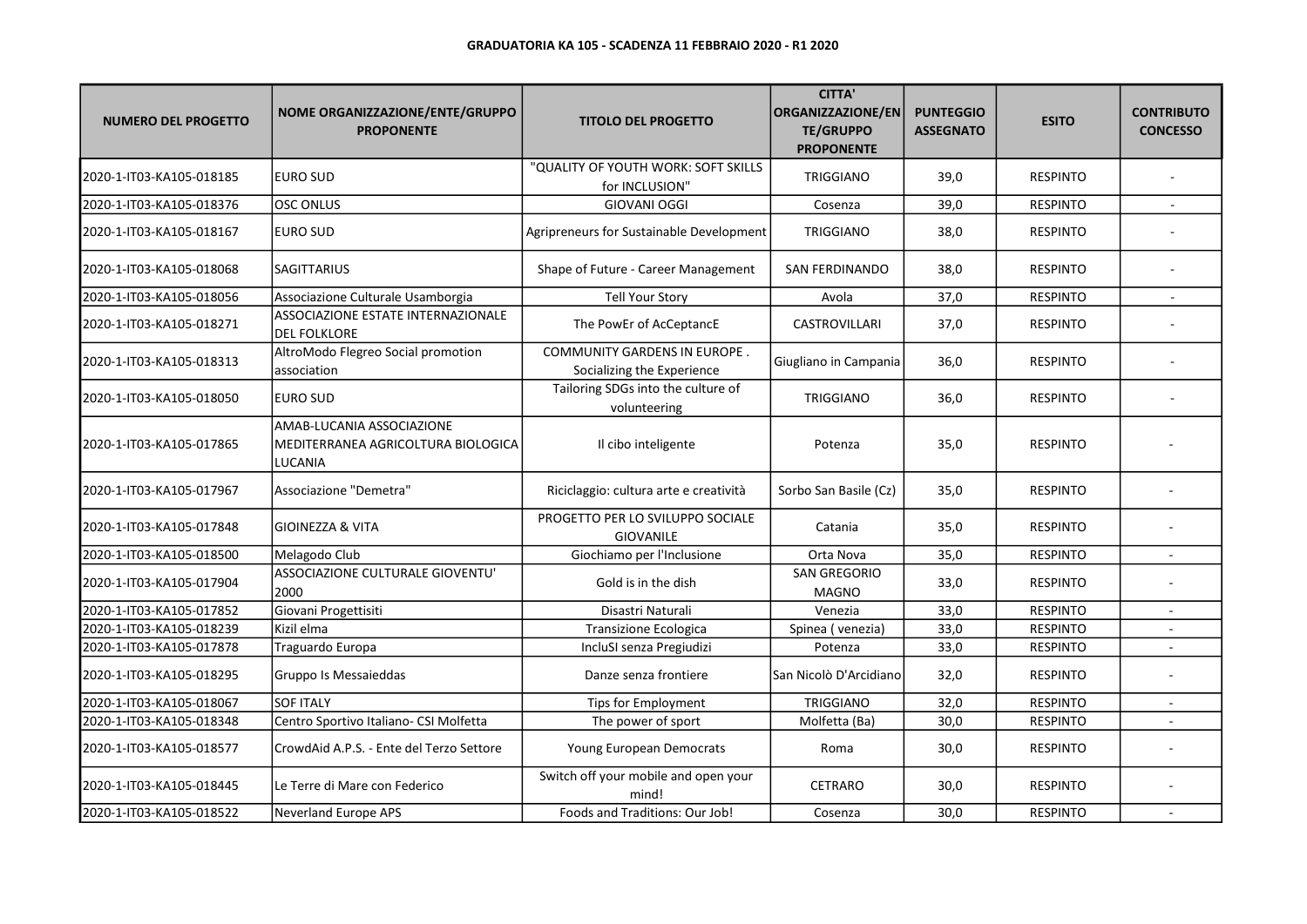| <b>NUMERO DEL PROGETTO</b> | NOME ORGANIZZAZIONE/ENTE/GRUPPO<br><b>PROPONENTE</b>                     | <b>TITOLO DEL PROGETTO</b>                                                                                              | <b>CITTA'</b><br><b>ORGANIZZAZIONE/EN</b><br><b>TE/GRUPPO</b><br><b>PROPONENTE</b> | <b>PUNTEGGIO</b><br><b>ASSEGNATO</b> | <b>ESITO</b>    | <b>CONTRIBUTO</b><br><b>CONCESSO</b> |
|----------------------------|--------------------------------------------------------------------------|-------------------------------------------------------------------------------------------------------------------------|------------------------------------------------------------------------------------|--------------------------------------|-----------------|--------------------------------------|
| 2020-1-IT03-KA105-018501   | PROGEU-PROGRESS IN EUROPEAN UNION -<br><b>ISTITUTO PER LO SVILUPPO</b>   | Beyond the Orientalism                                                                                                  | <b>ROMA</b>                                                                        | 30,0                                 | <b>RESPINTO</b> |                                      |
| 2020-1-IT03-KA105-017954   | ViviCastellanaGrotte                                                     | Gender equality a key to the equal world                                                                                | Castellana Grotte                                                                  | 30,0                                 | <b>RESPINTO</b> |                                      |
| 2020-1-IT03-KA105-018107   | Accademia dello Spettacolo associazione<br>culturale senza fine di lucro | Non abbiamo un pianeta B                                                                                                | Torino                                                                             | 28,0                                 | <b>RESPINTO</b> |                                      |
| 2020-1-IT03-KA105-018322   | Non Dalla Guerra                                                         | <b>Empower through Education: Supporting</b><br>Syrian Refugees in Lebanon with<br><b>Recreational Workshops</b>        | Vicenza                                                                            | 24,0                                 | <b>RESPINTO</b> |                                      |
| 2020-1-IT03-KA105-017862   | Pro Loco "Il Platanonum"                                                 | One vision One Love                                                                                                     | Ricigliano                                                                         | 24,0                                 | <b>RESPINTO</b> |                                      |
| 2020-1-IT03-KA105-018036   | Associazione "Gruppo Folclorico<br>Gregoriano"                           | Apri i tuoi occhi ed aprirai la tua mente!                                                                              | S. Gregorio Magno                                                                  | 22,0                                 | <b>RESPINTO</b> |                                      |
| 2020-1-IT03-KA105-017908   | Associazione Proloco Buccino                                             | Youth mUsEum                                                                                                            | <b>BUCCINO (SA)</b>                                                                | 21,0                                 | <b>RESPINTO</b> | $\blacksquare$                       |
| 2020-1-IT03-KA105-017860   | Club dance folk "Miss '48                                                | Danzare sulle ali della pace                                                                                            | Ruoti (PZ)                                                                         | 15,0                                 | <b>RESPINTO</b> |                                      |
| 2020-1-IT03-KA105-018412   | Kizil elma                                                               | <b>Vocabulary Hunters</b>                                                                                               | Spinea (venezia)                                                                   | 15,0                                 | <b>RESPINTO</b> |                                      |
| 2020-1-IT03-KA105-017933   | A.L.I. - Art Loves Innovation 4.0                                        | Universal Young Future                                                                                                  | Pignola                                                                            | 14,0                                 | <b>RESPINTO</b> |                                      |
| 2020-1-IT03-KA105-018512   | Corale Polifonica "J.Obadiah"                                            | Il futuro inizia da ora                                                                                                 | OPPIDO LUCANO                                                                      | 12,0                                 | <b>RESPINTO</b> | ÷.                                   |
| 2020-1-IT03-KA105-018345   | Associazione culturale folklorica "Fabaria<br>Folk"                      | Radio Eu                                                                                                                | Favara                                                                             | 11,0                                 | <b>RESPINTO</b> |                                      |
| 2020-1-IT03-KA105-018095   | Associazione Culturale e folklorica "Ittiri<br>Cannedu"                  | Social online & Live Offline                                                                                            | Ittiri                                                                             | 9,0                                  | <b>RESPINTO</b> |                                      |
| 2020-1-IT03-KA105-018532   | Acli Provinciali Cagliari                                                | C as in Citizen                                                                                                         | Cagliari                                                                           | 0,0                                  | <b>RESPINTO</b> | $\mathbf{r}$                         |
| 2020-1-IT03-KA105-017984   | Africa'One                                                               | Democracy 2.0                                                                                                           | <b>MILAN</b>                                                                       | 0,0                                  | <b>RESPINTO</b> |                                      |
| 2020-1-IT03-KA105-017991   | Africa'One                                                               | Inclusion by Entrepreneurship                                                                                           | <b>MILAN</b>                                                                       | 0,0                                  | <b>RESPINTO</b> |                                      |
| 2020-1-IT03-KA105-018203   | <b>AMFI International</b>                                                | NESSUNO ESCLUSO: l'educazione<br>transnazionale come strumento di<br>educazione non formale per l'inclusione<br>sociale | Celano                                                                             | 0,0                                  | <b>RESPINTO</b> |                                      |
| 2020-1-IT03-KA105-018459   | Associazione Culturale Mastronauta                                       | Ready to Lead!                                                                                                          | Omegna                                                                             | 0,0                                  | <b>RESPINTO</b> |                                      |
| 2020-1-IT03-KA105-017816   | Associazione per lo sviluppo, l'Educazione<br>e la Solidarietà - ASES    | Focus on Youth and Urban Violence                                                                                       | piombino li                                                                        | 0,0                                  | <b>RESPINTO</b> |                                      |
| 2020-1-IT03-KA105-017817   | <b>BLACK DIASPORA ART</b>                                                | Inclusion by art                                                                                                        | <b>MILAN</b>                                                                       | 0,0                                  | <b>RESPINTO</b> |                                      |
| 2020-1-IT03-KA105-017938   | Bottega artisti del riuso                                                | What a creative job!                                                                                                    | Satriano di Lucania                                                                | 0,0                                  | <b>RESPINTO</b> |                                      |